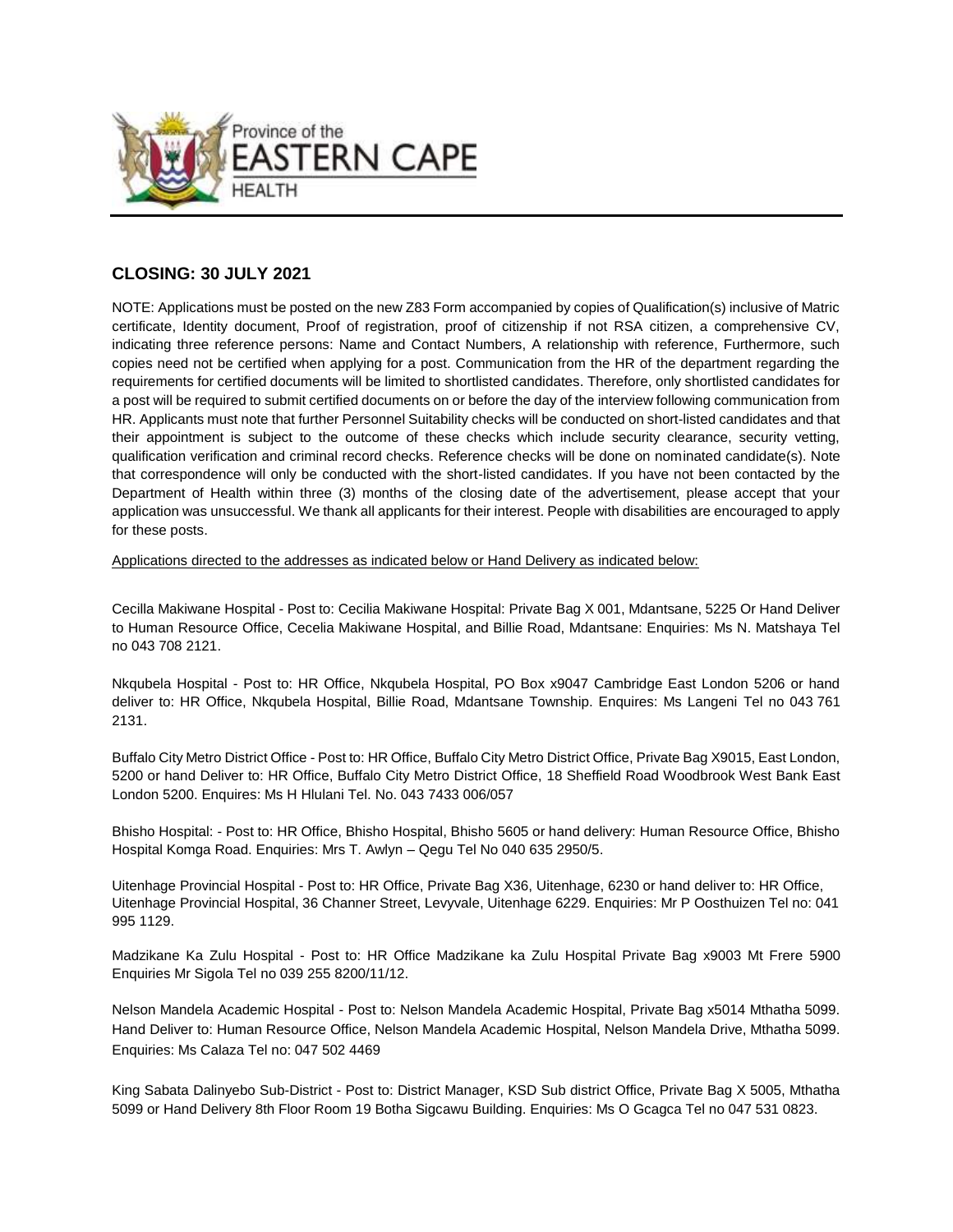St Elizabeth Regional Hospital - Post to: Human Resource Office, St Elizabeth Regional Hospital, Private Bag x1007, Lusikisiki, 4820. Enquiries: Mr M Nozaza – Tel no: 039 253 5012.

Taylor Bequest Hospital (Matatiele) - Post to: The Human Resource Manager, Taylor Bequest Hospital, Private Bag X836 Matatiele, 4730 or hand deliver to: Taylor Bequest Hospital, 01 Main Street, Matatiele, 4730. Enquiries: Mr Kholiso Tel no 039 737 3107.

St Patricks Hospital: Post to: Human Resource Office, St Patricks Hospital Private Bag X 531, Bizana 4800 or Hand Delivery to St Patricks Hospital Bizana. Enquiries: Ms Gxaweni AO Tel No. 039 251 0236.

Khotsong Hospital - Post to: Human Resource Office, Khotsong TB Hospital PO Box 115 Matatiele 4730 Enquiries: Ms. A Lebata 039 737 3801.

Dora Nginza Regional Hospital - Post to: HR Office, Dora Nginza Hospital, Private Bag X11951 Algoa Park 6005 or hand deliver to: Room DG71, Admin Building 1<sup>st</sup> Floor, Dora Nginza, Spondo Street Zwide Port Elizabeth 6201. Enquiries: Ms Bomela Tel no: 041 406 4421.

Fort England Psychiatric Hospital - Post to: Fort England TB Hospital - Post to: Human Resource Office, Fort England Hospital Private Bag X1002, Grahamstown 6139 or hand deliver to: The Human Resource Office, Fort England Hospital, York Road, Grahamstown 6139. Enquiries: Ms S Share Tel no 046 602 2300.

Hewu Hospital - Post to: Human Resource Office, Hewu Hospital Private Bag x1409 Queenstown 5320 or hand deliver to: HR Office Hewu Hospital Ekuphumleni Township Main Road Whittlesea. Enquiries Mr Mabandla Tel no 040 841 0133.

Sakhisizwe Sub-District - Post to: Human Resource Office, Sakhisizwe Sub-District, P.O. Box 1126, Cala 5455 Enquiries: Ms B Mtsi Tel no 047-8770931.

Joe Gqabi District Office (EMS Aliwal North) - Post to: Human Resource Office, Joe Gqabi District Office, Private Bag X1005, Aliwal North, 9750 or Hand delivery: HR Office, Joe Gqabi District Office, 32 Dan Pienaar Street, Hot springs, Aliwal North 9750. Enquiries: Mr J.S Ndzinde – Tel no: 051 633 9631.

Frontier Regional Hospital – Post to: HR Office, Private Bag X 7063 Queenstown 5320 or Hand Delivery to HR Office Frontier Hospital, Enquiries: Ms P Marongo Tel No. 045 808 4272.

Tower Psychiatric Hospital – Post to: HR Office, Private Bag X228, Fort Beaufort, 5720 or hand deliver to: HR Office, Tower Psychiatric Hospital, Street, Fort Beaufort, Eastern Cape, 5720. Enquiries: Mrs V Whitecross Tel no 046 645 5008.

SS Gida Hospital – Post to; HR Office, SS Gida Hospital, Private Bag X012, Keiskammahoek, 5670 or hand deliver to: HR Office, SS Gida Hospital, Keikammahoek, 5670. Enquiries: Ms N Nene Tel no 040 658 0043.

Jose Pearson TB Hospital - Post to: HR Office, Jose Pearson TB Hospital, PO Box 10692 Linton Grange Port Elizabeth 6014 or Hand delivery to: Human Resource Office, Jose Pearson TB Hospital, Mission Road, Bethelsdorp, Port Elizabeth 6015 Enquiries: Ms Klassen Tel no: 041 372 8000.

Glen Grey Hospital - Post to: Human Resource Office, Glen Grey Hospital, Private bag X 1142 Lady Frere, 5410 or hand and deliver to Glen Grey Hospital, 5410. Enquiries: Ms N Ralushe Tel no: 047 878 2800.

Elizabeth Donkin Hospital – Post to: HR Office, Elizabeth Donkin Hospital, Private Bag X6024, Port Elizabeth, 6000 or hand deliver to: HR Office, 1 La Roche Drive, Elizabeth Donkin Hospital, Walmer, Port Elizabeth, 6001. Enquiries: Mr E Felkers Tel no 041 585 2323.

Qaukeni Sub-District - Post to: Qaukeni Sub District: Lusikisiki College of Education, Department of Health Offices, Private bag x1058, Lusikisiki, 4820, Enquiries: Ms N Hlobo – Tel No 039 253 1541.

Emalahleni Sub District – Post to: Human Resources Office, Emahlahleni Sub District Lady Frere 5410. Enquiries: Ms NP Mtshabe Tel no 047 878 4300.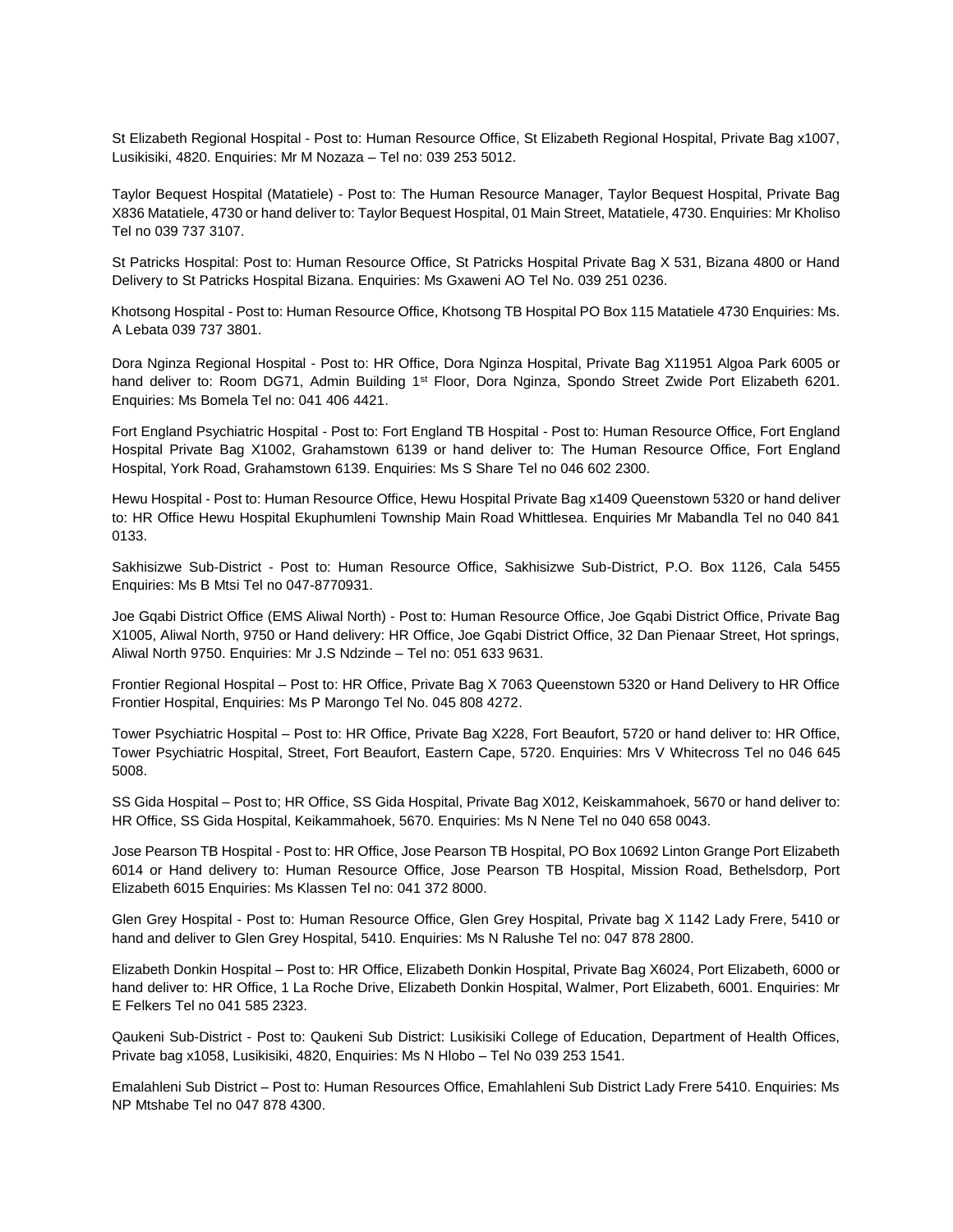Inxuba Yethembu Sub District – Human Resource Office, Inxuba Yethembu Sub District Private Bag x90 Cradock 5880. Enquiries: Ms GO Van Heerden Tel no 048 881 2921.

Lukhanji Sub-District – Post to: Human Resource Office, Lukhanji Sub District Private Bag x1 Queenstown 5320. Enquiries: Ms Mtweni Tel no 045 807 8908.

Cala Hospital - Post to: Human Resource Office, Private bag X 516, Cala, 5455 or hand delivery to Drully Lane Street, Cala, 5455. Enquires: Ms Z Sentile – Tel no: 047 874 8000.

King Sabatha Dalindyebo Sub-District Office - Post to: King Sabatha Dalindyebo Sub-District, OR Tambo Health District Office, Private Bag X 5005, Mthatha 5099 or Hand Delivery 8th Floor Room 19 Botha Sigcawu Building Enquiries: Ms O Gcagca Tel no 047 531 0823.

Umzimvubu Sub District - Post: Human Resource Office, Umzimvubu Sub District, Private Bag X3515, Kokstad 4800 Enquiries: Mr Magadla Tel no 039 727 2090.

Taylor Bequest Hospital (Mt Fletcher) - Post to: Human Resource Office, Taylor Bequest Hospital (Mount Fletcher), Private Bag X1129, Mount Fletcher, 4770, Hand delivery: HR Office, Elundini LSA Police Street, Mount Fletcher. Enquiries: Ms N Ngwabeni – Tel no: 039 257 0099.

Nelson Mandela Metro Office – Post to: HR Office, Nelson Mandela Health District, Private Bag X 28000, Greenacres Port Elizabeth 6057 or hand deliver to: Registry Office Nelson Mandela Health District Office, (Old Walton Building) Conyngham Street, Parson Hill, Port Elizabeth, 6057. Enquiries: Ms P Makuluma Tel No: 041 391 8164.

POST: HEAD CLINICAL UNIT (PSYCHIATRY) REF NO: ECHEALTH/HCU-MED/FTH/01/07/2021 (2 POSTS) SALARY: R 1 728 807 – R 1 834 890 per annum (OSD) CENTRE: Sarah Baartman District, Fort England Psychiatric Hospital

REQUIREMENTS: An Appropriate qualification that allows registration with the Health Professions Council of South Africa as a Medical Specialist. A minimum of 5 years' appropriate experience after registration experience with HPCSA as a Medical Specialist. Appropriate specialist procedures and protocols within field of expertise. Leadership, academic, administration, programmes planning, assessment of patients within candidate's field of expertise. Management of diversity in the workplace. Counselling and conflict resolution skills. Outstanding clinical skills in the field of Internal Medicine, preferably in public service environment. Ability and practical experience to set up and provide training program for under and post graduates.

DUTIES: Co-ordinate specialist services within the central region to ensure equitable distribution of resources to achieve optimal patient care within the defined level of services. Participate in the provision of tertiary and central services. Provide outreach services to clinicians, including expert advice to clinicians to manage patients appropriately. Active participation in the academic undergraduate and postgraduate training programmes. Direct clinical governance activities in the department. Establish protocols for the management of patients. Co-ordinate with relevant departmental heads to ensure optimal care for patients. Lead and supervise departmental research activities. Enquiries: Ms S Share Tel no 046 602 2300

POST: MEDICAL SPECIALIST GRADE 1 (PSYCHIATRY) REF NO: ECHEALTH/MS\_/FORTPH/01/07/2021 (2 POSTS) SALARY: R1 106 040 – R1 173 900 per annum (OSD) GRADE 1: R1 106 040 – R1 173 900 per annum (OSD) CENTRE: Sarah Baartman District, Fort England Psychiatric Hospital

REQUIREMENTS: An appropriate qualification that allows registration with HPCSA as a Medical Specialist. Current registration with the HPCSA as a Medical Specialist in Psychiatry. Applicants in possession of a foreign qualification must attach an evaluation certificate from the South African Qualifications Authority (SAQA) to their applications. Grade 1: No experience needed after registration. Sound knowledge of clinical concepts within the specific domain. Knowledge and skills in the respective field. Demonstrate the ability to supervise and teach junior staff. Demonstrate the ability to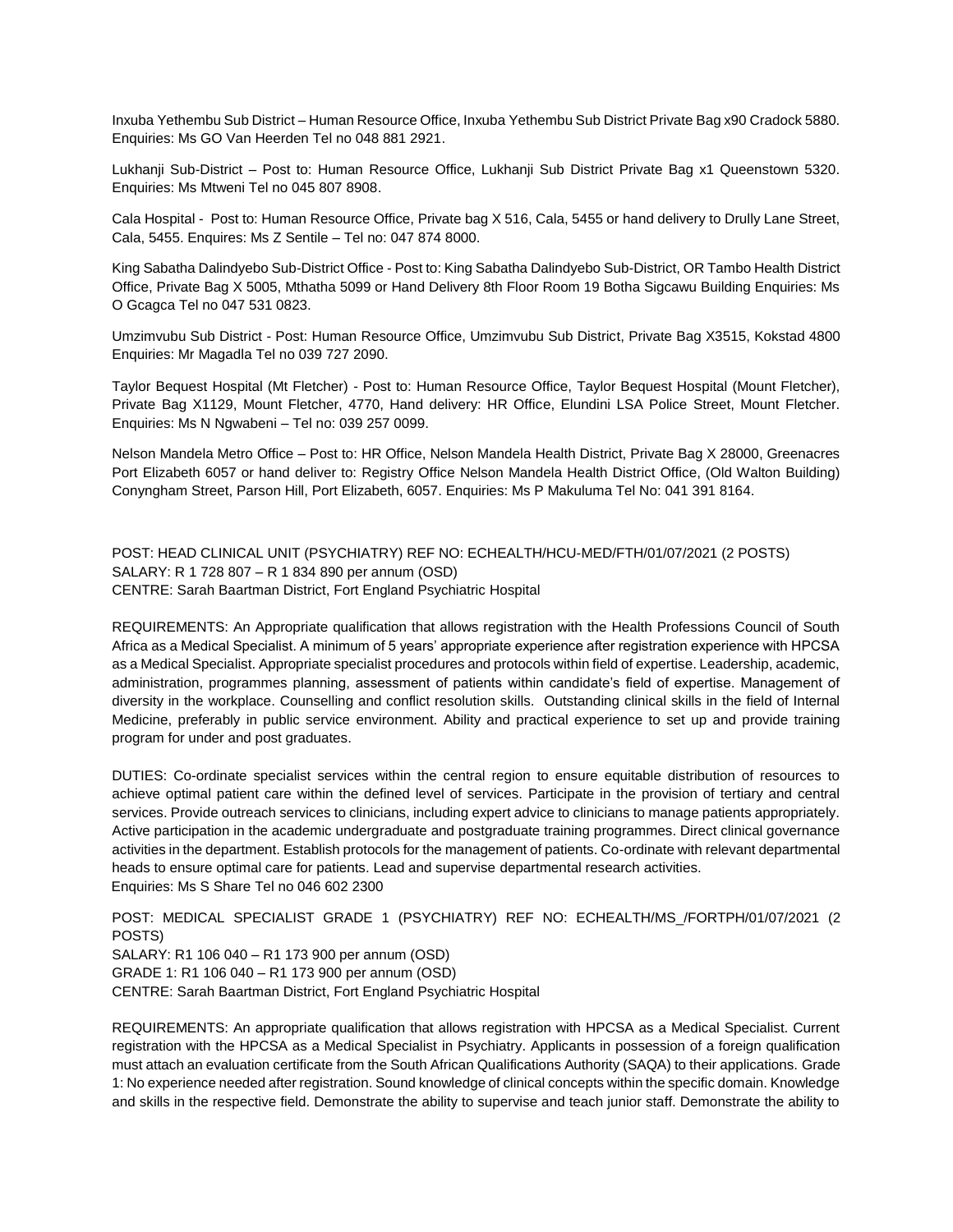work as part of a multidisciplinary team. Proven management ability, sound communication, negotiation, planning, organizing, leadership, decision-making and interpersonal skills. Good verbal and written communication skills and interpersonal skills. Teaching and supervisory skills. Awareness of cross-culture differences. Knowledge of all Public Service Legislation, Policies and Procedures. Medical Ethics, epidemiology and statistics. Conflict management skills. Innovation, drive and stress tolerance. Middle management skills.

DUTIES: Share in the clinical supervision and administration of the wards, emergency care in their Department. Render a clinical service and clinical consultant cover in the out-patients' department during the day, attend to after hour calls and referrals from other service areas. Teaching and training for interns, MO's and registrars in relevant disciplines. Perform research in the relevant disciplines.

Enquiries: Ms S Share Tel no 046 602 2300

POST: MEDICAL SPECIALIST GRADE 1 (PEADIATRICS) REF NO: ECHEALTH/MS\_PDS/DNH/01/07/2021 (2 POSTS) SALARY: R1 106 040 – R1 173 900 per annum (OSD) GRADE 1: R1 106 040 – R1 173 900 per annum (OSD) CENTRE: Nelson Mandela Metro, Dora Nginza Regional Hospital

REQUIREMENTS: An appropriate qualification that allows registration with HPCSA as a Medical Specialist. Current registration with the HPCSA as a Medical Specialist. Applicants in possession of a foreign qualification must attach an evaluation certificate from the South African Qualifications Authority (SAQA) to their applications. Grade 1: No experience needed after registration. Sound knowledge of clinical concepts within the specific domain. Knowledge and skills in the respective field. Demonstrate the ability to supervise and teach junior staff. Demonstrate the ability to work as part of a multidisciplinary team. Proven management ability, sound communication, negotiation, planning, organizing, leadership, decision-making and interpersonal skills. Good verbal and written communication skills and interpersonal skills. Teaching and supervisory skills. Awareness of cross-culture differences. Knowledge of all Public Service Legislation, Policies and Procedures. Medical Ethics, epidemiology and statistics. Conflict management skills. Innovation, drive and stress tolerance. Middle management skills.

DUTIES: Share in the clinical supervision and administration of the wards, emergency care in their Department. Render a clinical service and clinical consultant cover in the out-patients' department during the day, attend to after hour calls and referrals from other service areas. Teaching and training for interns, MO's and registrars in relevant disciplines. Perform research in the relevant disciplines.

Enquiries: Ms Bomela Tel no: 041 406 4421

POST: MEDICAL SPECIALIST GRADE 1 (INTERNAL MEDICINE) REF NO: ECHEALTH/MS\_IM/DNH/01/07/2021 SALARY: R1 106 040 – R1 173 900 per annum (OSD) GRADE 1: R1 106 040 – R1 173 900 per annum (OSD) CENTRE: Nelson Mandela Metro, Dora Nginza Regional Hospital

REQUIREMENTS: An appropriate qualification that allows registration with HPCSA as a Medical Specialist. Current registration with the HPCSA as a Medical Specialist. Applicants in possession of a foreign qualification must attach an evaluation certificate from the South African Qualifications Authority (SAQA) to their applications. Grade 1: No experience needed after registration. Sound knowledge of clinical concepts within the specific domain. Knowledge and skills in the respective field. Demonstrate the ability to supervise and teach junior staff. Demonstrate the ability to work as part of a multidisciplinary team. Proven management ability, sound communication, negotiation, planning, organizing, leadership, decision-making and interpersonal skills. Good verbal and written communication skills and interpersonal skills. Teaching and supervisory skills. Awareness of cross-culture differences. Knowledge of all Public Service Legislation, Policies and Procedures. Medical Ethics, epidemiology and statistics. Conflict management skills. Innovation, drive and stress tolerance. Middle management skills.

DUTIES: Share in the clinical supervision and administration of the wards, emergency care in their Department. Render a clinical service and clinical consultant cover in the out-patients' department during the day, attend to after hour calls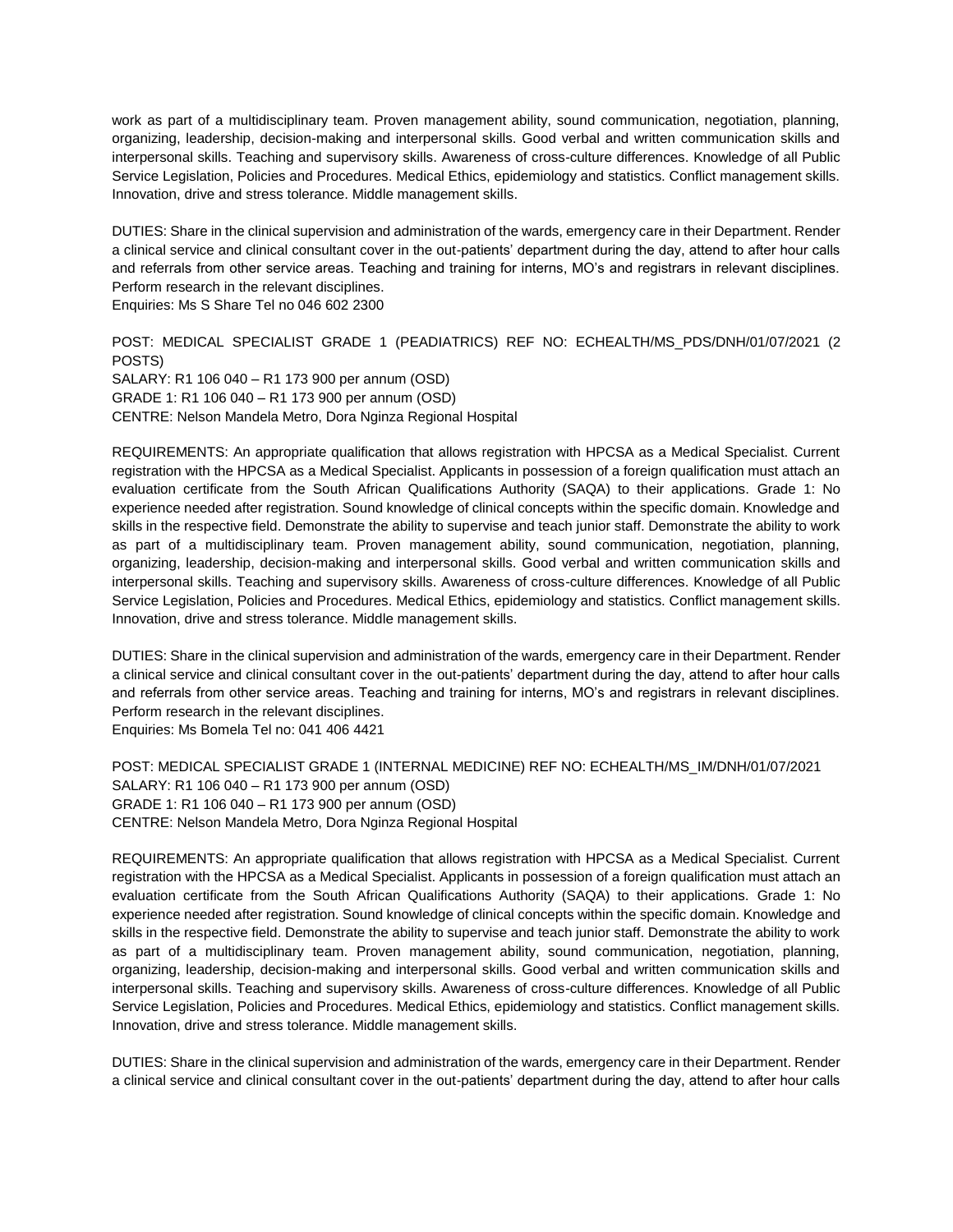and referrals from other service areas. Teaching and training for interns, MO's and registrars in relevant disciplines. Perform research in the relevant disciplines. Enquiries: Ms Bomela Tel no: 041 406 4421

POST: MEDICAL SPECIALIST GRADE 1 (FAMILY MEDICINE) REF NO: ECHEALTH/MS\_FM/DNH/01/07/2021 SALARY: R1 106 040 – R1 173 900 per annum (OSD) GRADE 1: R1 106 040 – R1 173 900 per annum (OSD) CENTRE: Nelson Mandela Metro, Dora Nginza Regional Hospital

REQUIREMENTS: An appropriate qualification that allows registration with HPCSA as a Medical Specialist. Current registration with the HPCSA as a Medical Specialist. Applicants in possession of a foreign qualification must attach an evaluation certificate from the South African Qualifications Authority (SAQA) to their applications. Grade 1: No experience needed after registration. Sound knowledge of clinical concepts within the specific domain. Knowledge and skills in the respective field. Demonstrate the ability to supervise and teach junior staff. Demonstrate the ability to work as part of a multidisciplinary team. Proven management ability, sound communication, negotiation, planning, organizing, leadership, decision-making and interpersonal skills. Good verbal and written communication skills and interpersonal skills. Teaching and supervisory skills. Awareness of cross-culture differences. Knowledge of all Public Service Legislation, Policies and Procedures. Medical Ethics, epidemiology and statistics. Conflict management skills. Innovation, drive and stress tolerance. Middle management skills.

DUTIES: Share in the clinical supervision and administration of the wards, emergency care in their Department. Render a clinical service and clinical consultant cover in the out-patients' department during the day, attend to after hour calls and referrals from other service areas. Teaching and training for interns, MO's and registrars in relevant disciplines. Perform research in the relevant disciplines.

Enquiries: Ms Bomela Tel no: 041 406 4421

POST: ADVANCED PAEDATRIC NURSING PROFESSIONAL (DCST) REF NO: ECHEALTH/APNP-DCSTT/HO/01/07/2021 SALARY: R949 618 – R1 068 666 per annum (OSD) CENTRE: Nelson Mandela Metro Office

REQUIREMENTS: Basic R425 qualification (i.e. diploma/degree in nursing) or equivalent qualification that allows registration with the South African Nursing Council (SANC) as a Professional Nurse plus a post basic nursing qualification (Advanced Paediatric or Neonatal Nursing Science) with a duration of at least 1 year accredited with the SANC plus a minimum of 10 years appropriate/recognisable experience in nursing after registration as Professional Nurse with the SANC in General Nursing. At least 6 years of the period referred to above must be appropriate/ recognisable experience in the specific specialty after obtaining the 1-year post-basic qualification. At least 4 years of the period referred to above must be appropriate/ recognisable experience at management level. Knowledge of relevant legislation, regulations and policies. Competencies: Own discipline, programme planning, implementation and evaluation, Information management, Quality assurance and improvement programmes. Skills: Leadership, Communication, Problem Solving, Computer Literacy. Behavioural attributes: Stress tolerance, Self- Confidence, Objective, and Empathic. A valid licence. Please note: Appropriate/recognisable experience in the context of these requirements also includes experience gained after registration in the particular discipline in a foreign country, and which registration is recognised by the SANC for registration in the particular discipline).

DUTIES: Represent paediatric and neonatal nursing as a member of a DCST responsible for the delivery of quality health care for mothers, babies and children at all levels within a health district. Promote equitable distribution of resources and access to an appropriate level of care for all mothers, babies and children throughout the district. Maintain personal competency in paediatric and neonatal health care. Primarily support district hospitals with all aspects of service delivery related to paediatric and neonatal health care. Secondarily support clinics and community health centres with service delivery related to paediatric and neonatal health care. Promote clinical effectiveness in all facilities through supporting outreach programmes and development, dissemination and implementation of clinical and nursing protocols and standard treatment guidelines aligned with national norms and standards. Facilitate and participate in the development, training and mentorship of health professionals in all facilities within the district. Support the training,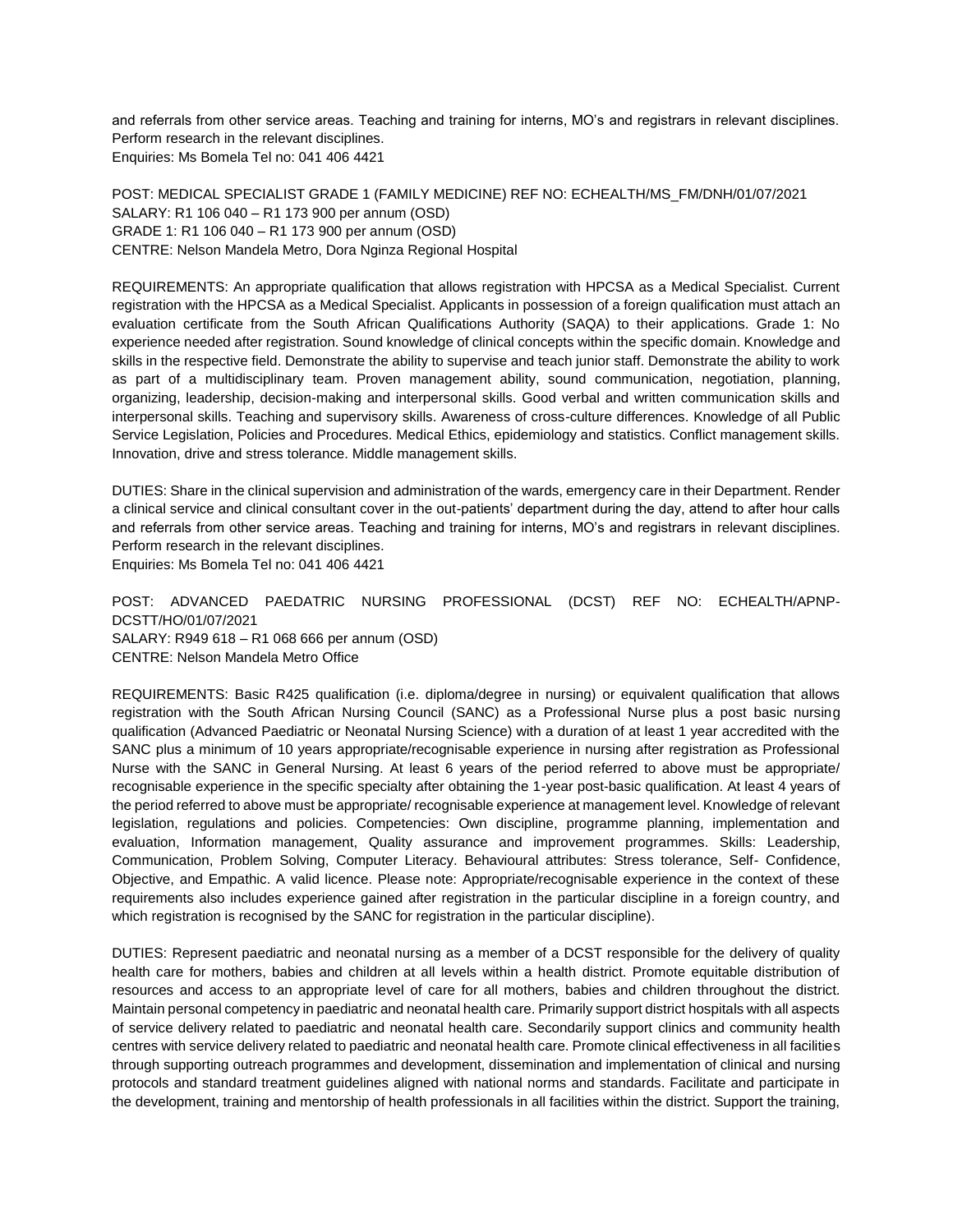development and mentorship of nursing and allied health professionals and community workers. Work with the District Management Team to establish and maintain systems including surveillance, health information, communication and referral guidelines and processes to support the delivery of services. Provide support to ensure appropriate infrastructure, equipment, resources and sundries for the provision of quality nursing care. Assist, support and participate in risk management activities for patients (e.g. critical event analysis, morbidity and mortality meetings), practitioners (e.g. infection control) and the organization (e.g. performance reviews). Assist, support and participate in clinical audit and quality improvement cycles in health facilities in the district. Implement effective monitoring and evaluation processes, effective use of data and appropriate reporting on outputs and health outcomes. Assist, support and participate in relevant research. Foster effective teamwork and collaboration within the DCST and with other professionals in the district involved in the delivery of paediatric and neonatal care. Enable engagement with the local community and relevant non-government organisations and private providers, promoting adherence to district clinical public health guidance as appropriate. Facilitate and ensure effective communication with all management structures within the district, the regional and tertiary hospitals as relevant as well as the provincial Department of Health. Present regular reports on activities, health services and programmes. Assist with strategic and operational planning of services in the district and/or catchment area of the regional hospital. Coordinate and supervise discipline related services within the district. Assist with the recruitment and management of relevant human resources. Enquiries: Ms P Makuluma Tel No: 041 391 8164

POST: ASSISTANT MANAGER PHARMACEUTICAL SERVICES REF NO. ECHEALTH/AM-PS/BHSH/01/07/2021 SALARY: R 897 936 – R 1 042 095 per annum (OSD) CENTRE: Buffalo City Metro, Bhisho Hospital

REQUIREMENTS: Basic qualification accredited with the South African Pharmacy Council (SAPC) that allows registration with the SAPC as a pharmacist. A minimum of 5 years appropriate experience after registration as a pharmacist with the SAPC. Relevant hospital pharmacist experience. Knowledge of Good Pharmacy Practice, National Drug Policy, Pharmacy regulations and act 101. An understanding of the relevant employment acts including the PFMA. Good communication skills, report writing and presentation skills. Computer literacy. Willing to tutor both pharmacist assistants and pharmacist interns.

DUTIES: Ensure efficient drug supply management. Ensure overall quality management of all pharmaceutical services. Assist in the development of SOPs, policies and health systems. Innovative in the improvement of pharmaceutical care services. Establish operational systems. Plan and organise own work and work of subordinates to allow smooth flow of pharmaceutical services.

Enquiries: Mrs T. Awlyn – Qegu Tel No 040 635 2950

POST: ASSISTANT MANAGER PHARMACEUTICAL SERVICES REF NO. ECHEALTH/AM-PS/MZKH/01/07/2021 SALARY: R 897 936 – R 1 042 095 per annum (OSD) CENTRE: Alfred Nzo District, Madzikane Ka Zulu Hospital

REQUIREMENTS: Basic qualification accredited with the South African Pharmacy Council (SAPC) that allows registration with the SAPC as a pharmacist. A minimum of 5 years appropriate experience after registration as a pharmacist with the SAPC. Relevant hospital pharmacist experience. Knowledge of Good Pharmacy Practice, National Drug Policy, Pharmacy regulations and act 101. An understanding of the relevant employment acts including the PFMA. Good communication skills, report writing and presentation skills. Computer literacy. Willing to tutor both pharmacist assistants and pharmacist interns.

DUTIES: Ensure efficient drug supply management. Ensure overall quality management of all pharmaceutical services. Assist in the development of SOPs, policies and health systems. Innovative in the improvement of pharmaceutical care services. Establish operational systems. Plan and organise own work and work of subordinates to allow smooth flow of pharmaceutical services.

Enquiries: Mr Sigola Tel no 039 255 8200/11/12

POST: CHIEF EXECUTIVE OFFICER (CEO) REF NO: ECHEALTH/CEO/UPH/01/07/2021 SALARY: R869 007 – R1 023 645 per annum (Level 12)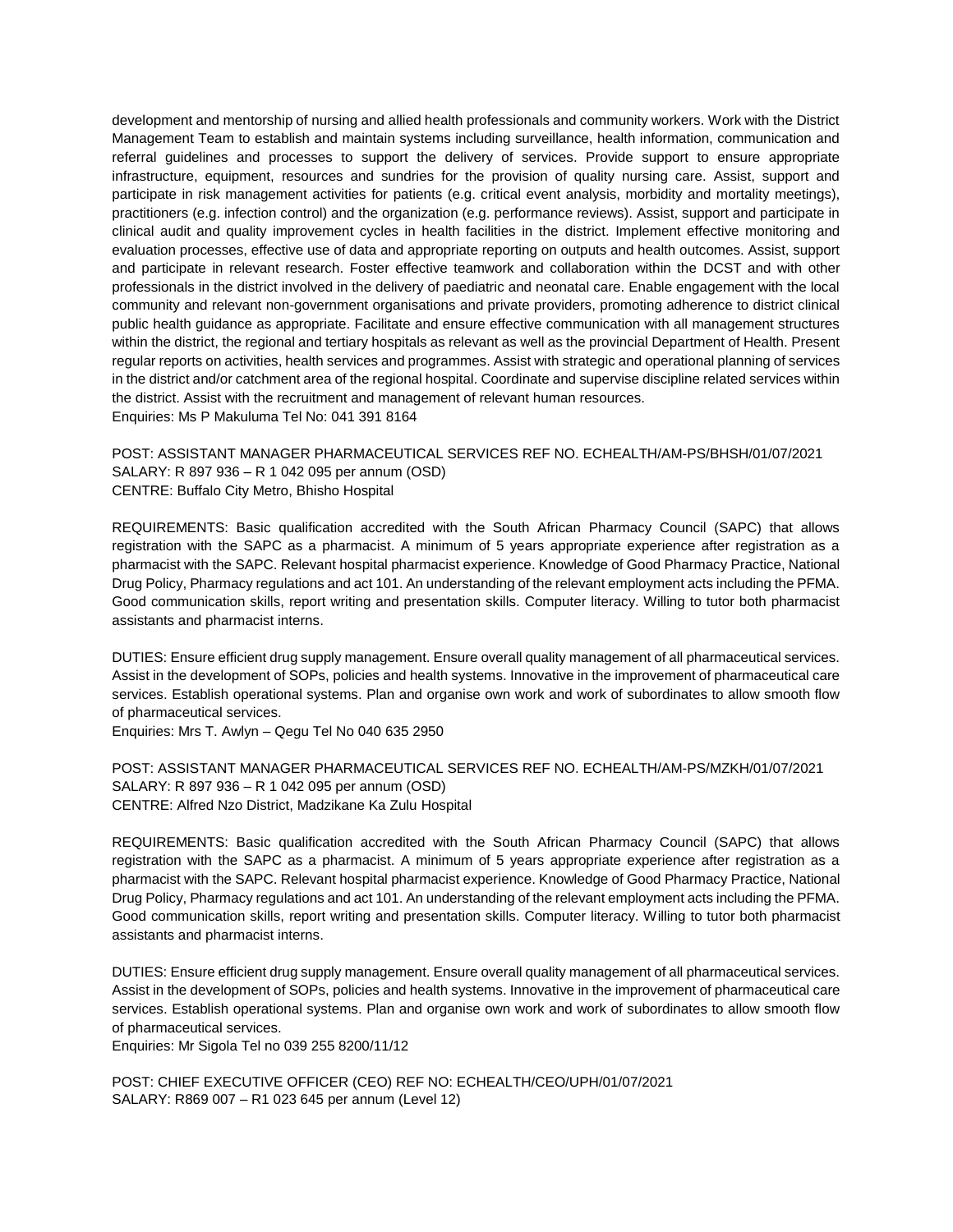### CENTRE: Nelson Mandela Metro, Uitenhage Provincial Hospital

REQUIREMENTS: A Degree/Advanced Diploma in Health related field plus a Degree/Diploma in Health Management or Degree/Advanced Diploma in Management Field. Registration with the relevant Professional Council. At least (5) years' experience in the Health Sector at middle management. Experience as a Health Service Manager Significant experience in management in a Health service environment. Knowledge of relevant such as National Health Act, (PFMA), Public Service Regulations Programme and Project management. People management and empowerment. A valid Driver's License.

DUTIES: To plan, direct coordinate and manage the efficient and effective delivery of clinical and administration support services through working the key executive management team at the hospital within the legal regulatory framework. To present the Hospital Authoritatively at provincial and public forums. To provide Strategic leadership to improve operational effectively within the health establishment to improve health outcomes. Strategic Planning: Prepare a strategic Plan for the Hospital to ensure it is in Line with the 10-point plan, national, provincial, regional and district plan. Finance Management: Maximize revenue through Collection of all income due to the hospital, ensure that Hospital is managed within the budget in line with the PFMA and Relevant guidelines. Ensure that adequate policies, systems and Procedures are in place to enable prudent management of financial resources. Planning of financial resources mobilization. Monitoring and evaluation and Asset and Risk management. Finance management: Maximize revenue through Collection of all income due to the hospital, ensure that Hospital is managed within the budged in line with the PFMA and Relevant guidelines. Ensure that adequate policies, systems and Procedures are in place to enable prudent management of financial resources. Planning of financial resources mobilization. Monitoring and evaluation, and Asset and Risk Management.

Enquiries: Mr P Oosthuizen Tel no: 041 995 1129

POST: CHIEF EXECUTIVE OFFICER (CEO) REF NO: ECHEALTH/CEO/MZKH/01/07/2021 SALARY: R869 007 – R1 023 645 per annum (Level 12) CENTRE: Alfred Nzo District, Madzikane Ka Zulu Hospital

REQUIREMENTS: A Degree/Advanced Diploma in Health related field plus a Degree/Diploma in Health Management or Degree/Advanced Diploma in Management Field. Registration with the relevant Professional Council. At least (5) years' experience in the Health Sector at middle management. Experience as a Health Service Manager Significant experience in management in a Health service environment. Knowledge of relevant such as National Health Act, (PFMA), Public Service Regulations Programme and Project management. People management and empowerment. A valid Driver's License.

DUTIES: To plan, direct coordinate and manage the efficient and effective delivery of clinical and administration support services through working the key executive management team at the hospital within the legal regulatory framework. To present the Hospital Authoritatively at provincial and public forums. To provide Strategic leadership to improve operational effectively within the health establishment to improve health outcomes. Strategic Planning: Prepare a strategic Plan for the Hospital to ensure it is in Line with the 10-point plan, national, provincial, regional and district plan. Finance Management: Maximize revenue through Collection of all income due to the hospital, ensure that Hospital is managed within the budget in line with the PFMA and Relevant guidelines. Ensure that adequate policies, systems and Procedures are in place to enable prudent management of financial resources. Planning of financial resources mobilization. Monitoring and evaluation and Asset and Risk management. Finance management: Maximize revenue through Collection of all income due to the hospital, ensure that Hospital is managed within the budged in line with the PFMA and Relevant guidelines. Ensure that adequate policies, systems and Procedures are in place to enable prudent management of financial resources. Planning of financial resources mobilization. Monitoring and evaluation, and Asset and Risk Management.

Enquiries: Mr Sigola Tel no 039 255 8200/11/12

POST: DEPUTY MANAGER NURSING REF NO: ECHEALTH/DMN/NMAH/01/07/2021 SALARY: R 843 618 – R949 482 per annum (OSD) CENTRE: OR Tambo District, Nelson Mandela Academic Hospital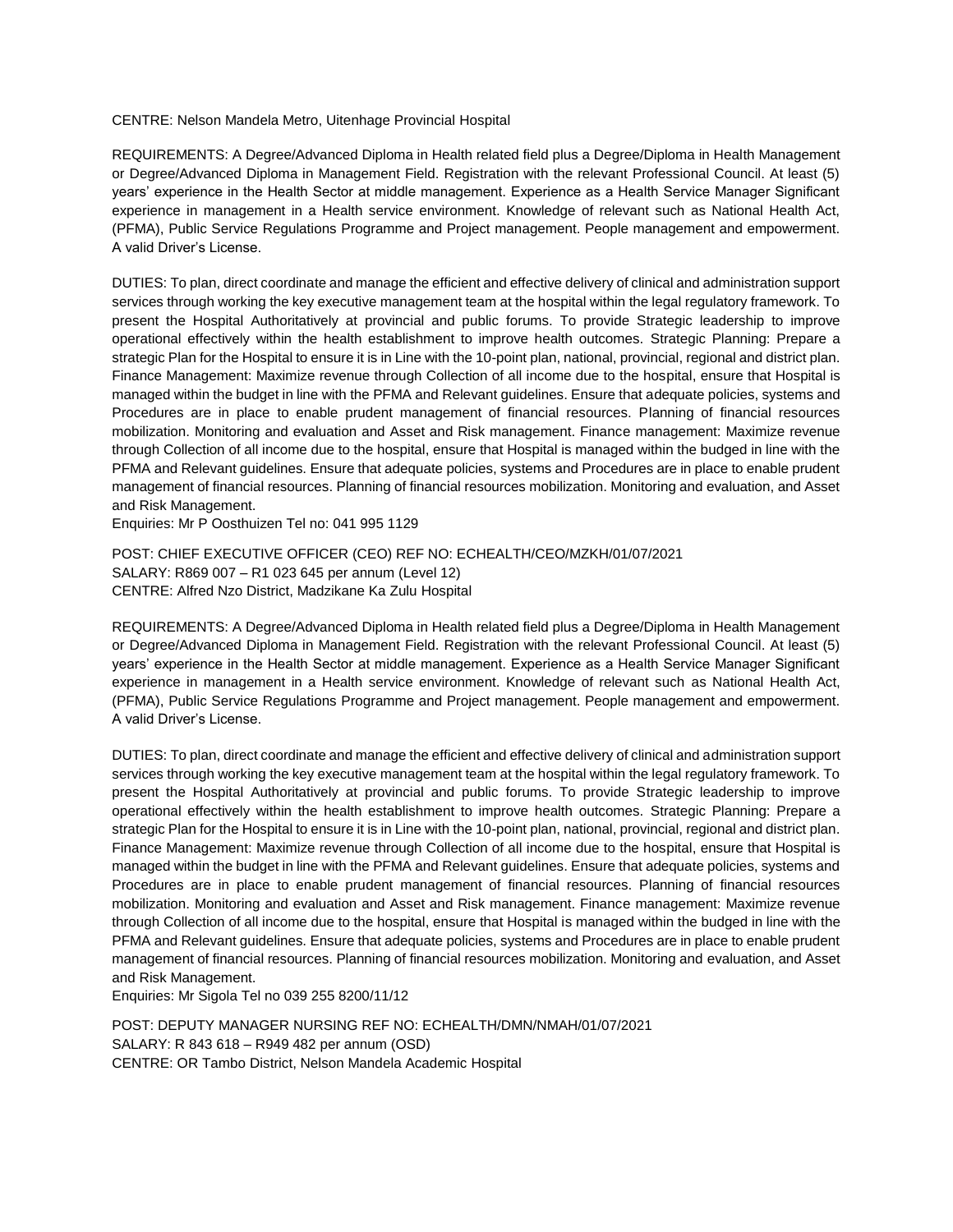REQUIREMENTS: Basic R425 qualification Diploma/Degree in Nursing or equivalent qualification that allows registration with SANC as a Professional Nurse General. Minimum of 9 years after registration as a Professional Nurse, at least 4 years' appropriate recognizable experience must be at Management Level. Demonstrate advanced understanding and application of Nursing legislation and related legal and ethical nursing practices. Knowledge of PFMA, HR Management. Knowledge of Public Sector Legislation and relevant Prescript/Regulation, Batho Pele Principles and patient Right Charter. Strong leadership, good interpersonal relations, effective problem solving, management and decision making skill. Good verbal and written communication skills are essential requirements. Valid driver's license.

DUTIES: To manage and provide strategic Nursing leadership and direction to the Nursing Services. Plan and monitor the objectives of the specialized unit in line with the strategic plan of the institution and Department. Coordinate and maintain conducive/constructive working relationships with Nursing and other stake holders. Ensure compliance with professional and ethical practice. Monitor and ensure nursing care is practiced in accordance with the statutory law, policies and procedures governing the Nursing Profession, Labour and Health Care. Effective management and utilization of Human and Material Resources. Ensure effective implementation of PMDS. Monitor compliance to Quality Assurance and Infection Control and Occupational Health and Safety standards and National Core Standards Compliance. Ensure efficient and effective execution of administration functions of the Nursing unit. Enquiries: Ms Calaza Tel no: 047 502 4469

POST: DEPUTY MANAGER NURSING REF NO: ECHEALTH/DMN/TAYB/01/07/2021 SALARY: R 843 618 – R949 482 per annum (OSD) CENTRE: Joe Gqabi District, Taylor Bequest Hospital (Mt Fletcher)

REQUIREMENTS: Basic R425 qualification Diploma/Degree in Nursing or equivalent qualification that allows registration with SANC as a Professional Nurse General. Minimum of 9 years after registration as a Professional Nurse, at least 4 years' appropriate recognizable experience must be at Management Level. Demonstrate advanced understanding and application of Nursing legislation and related legal and ethical nursing practices. Knowledge of PFMA, HR Management. Knowledge of Public Sector Legislation and relevant Prescript/Regulation, Batho Pele Principles and patient Right Charter. Strong leadership, good interpersonal relations, effective problem solving, management and decision making skill. Good verbal and written communication skills are essential requirements. Valid driver's license.

DUTIES: To manage and provide strategic Nursing leadership and direction to the Nursing Services. Plan and monitor the objectives of the specialized unit in line with the strategic plan of the institution and Department. Coordinate and maintain conducive/constructive working relationships with Nursing and other stake holders. Ensure compliance with professional and ethical practice. Monitor and ensure nursing care is practiced in accordance with the statutory law, policies and procedures governing the Nursing Profession, Labour and Health Care. Effective management and utilization of Human and Material Resources. Ensure effective implementation of PMDS. Monitor compliance to Quality Assurance and Infection Control and Occupational Health and Safety standards and National Core Standards Compliance. Ensure efficient and effective execution of administration functions of the Nursing unit. Enquiries: Ms N Ngwabeni Tel no: 039 257 0099

POST: DEPUTY MANAGER NURSING REF NO: ECHEALTH/DMN/UPH/01/07/2021 SALARY: R 843 618 – R949 482 per annum (OSD) CENTRE: Nelson Mandela Metro, Uitenhage Provincial Hospital

REQUIREMENTS: Basic R425 qualification Diploma/Degree in Nursing or equivalent qualification that allows registration with SANC as a Professional Nurse General. Minimum of 9 years after registration as a Professional Nurse, at least 4 years' appropriate recognizable experience must be at Management Level. Demonstrate advanced understanding and application of Nursing legislation and related legal and ethical nursing practices. Knowledge of PFMA, HR Management. Knowledge of Public Sector Legislation and relevant Prescript/Regulation, Batho Pele Principles and patient Right Charter. Strong leadership, good interpersonal relations, effective problem solving, management and decision making skill. Good verbal and written communication skills are essential requirements. Valid driver's license.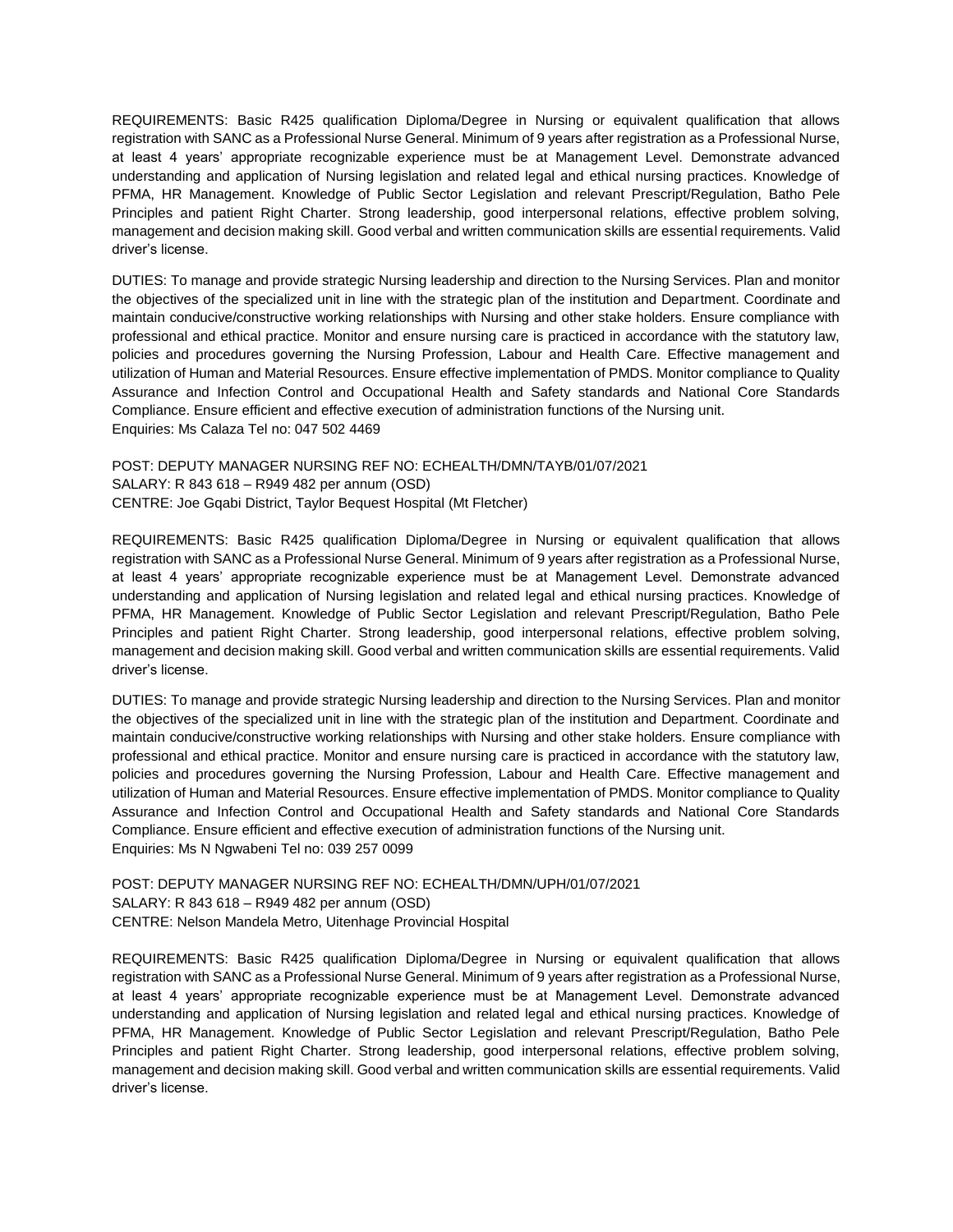DUTIES: To manage and provide strategic Nursing leadership and direction to the Nursing Services. Plan and monitor the objectives of the specialized unit in line with the strategic plan of the institution and Department. Coordinate and maintain conducive/constructive working relationships with Nursing and other stake holders. Ensure compliance with professional and ethical practice. Monitor and ensure nursing care is practiced in accordance with the statutory law, policies and procedures governing the Nursing Profession, Labour and Health Care. Effective management and utilization of Human and Material Resources. Ensure effective implementation of PMDS. Monitor compliance to Quality Assurance and Infection Control and Occupational Health and Safety standards and National Core Standards Compliance. Ensure efficient and effective execution of administration functions of the Nursing unit. Enquiries: Mr P Oosthuizen Tel no: 041 995 1129

POST: DENTIST GRADE 1-3 REF NO: ECHEALTH/DENT/HEWH/01/07/2021 SALARY: GRADE 1 R 797 109 – R 1 362 366 per annum (OSD) GRADE 2 R 938 964 – R 1 026 693 per annum (OSD) GRADE 3: R1 089 693 – R1 362 366 per annum (OSD) CENTRE: Chris Hani District, Hewu Hospital

REQUIREMENTS: Appropriate qualification that allows registration with HPCSA as Dentist. Registration with HPCSA as Dentist. Completion of one (1) year Community Service. Current registration with HPCSA. Excellent written and verbal communication skills. A valid driver's license. Grade 1: Experience none after registration with HPCSA as Dentist. Grade 2: A minimum of 7 years' appropriate experience as Dentist after registration with HPCSA as Dentist. Grade 3: A minimum of 12 years' appropriate experience as Dentist after registration with HPCSA as Dentist.

DUTIES: Provide dental services to patients. Manage staff and provide training. Adopt the principles of the Primary Health Care approach. Ensure effective service delivery in line with the Batho Pele Principles. Ensure adherence to professional medical standards. Establish outreach programmes. Enquiries: Mr Mabandla Tel no 040 841 0133

POST: PHARMACIST GRADE 1-3 REF NO. ECHEALTH/PHAR/TAYB/01/07/2021 SALARY: R693 372 – R871 590 per annum (OSD) GRADE 1: R 693 372 – R 735 918 per annum (OSD) GRADE 2: R 751 026 – R 797 109 per annum (OSD) GRADE 3: R 821 205 – R 871 590 per annum (OSD) CENTRE: Joe Gqabi District, Taylor Bequest Hospital (Mt Fletcher)

REQUIREMENTS: Basic qualification accredited with the South African Pharmacy Council (SAPC) that allows registration with the SAPC as a Pharmacist. Current proof of registration with SAPC as a Pharmacist. Grade 1: No experience required. Grade 2: A minimum of 5 years' appropriate experience after registration as a Pharmacist with the SAPC. Grade 3: A minimum of 13 years' appropriate experience after registration as a Pharmacist with the SAPC.

DUTIES: Supervise Pharmacist assistants and Interns and ensure their optimal utilization. Stock control and waste management (logistics) – prepare the order in Accordance with the predetermined stock levels for authorization by unit supervisor. Check shelves regularly for expired medicine and clean and defrost the refrigerator once a month, clean the dispensing surfaces daily, Monitor fridge temperatures and atmospheric temperatures twice a day. Dispense strictly according to the hospital formulary, prepare each item and label it in accordance with the SOP and with due consideration of the legal requirements. Record the quantities dispensed and sign the prescription. Ensure that schedule 5 and 6 drugs are handled and recorded appropriately. Quarterly balance checks to be done. Each prescription must be handed to the patient in a manner that meets the minimum requirements of Good Pharmacy Practice. Compound batches of various products strictly according to the manufacturing SOP. Also compounding for patient specific prescriptions. Determine and ensure maximum stock levels for the wards are maintained, monitor stock levels in wards. Review prescriptions daily and implement. Provide pharmaceutical care to patients and ensure rational drug use is taking place. Ensure that quality is monitored on a daily basis. Med error reporting, ADR reporting and GPP is complied with. Also ensure compliance with the National Core standards. Quality improvement projects to be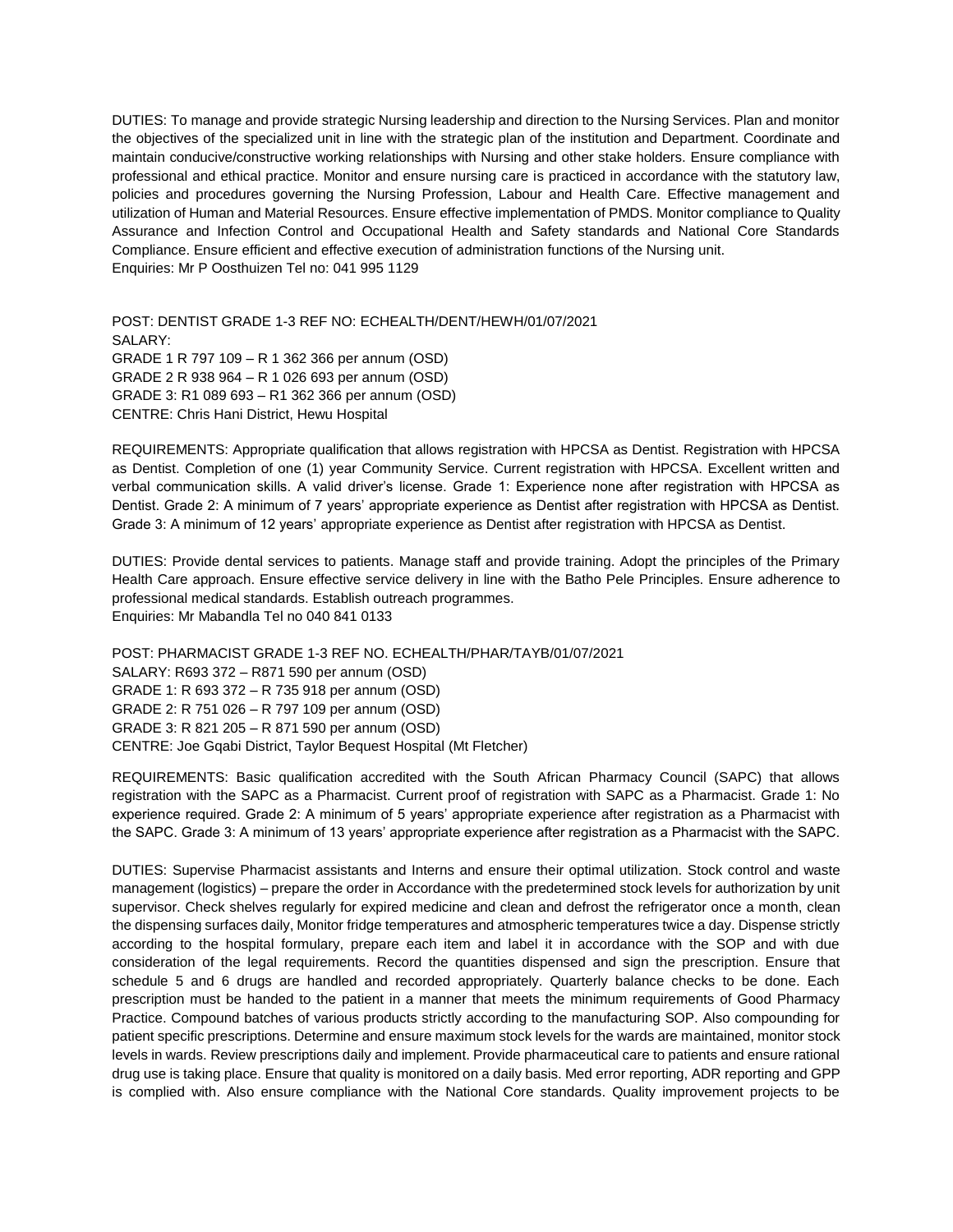implemented and carried out. Be part of the pharmacists training support staff, nurses as well as Interns in the institution. After hours services (call) to be rendered as per policy. Enquiries: Ms N Ngwabeni Tel no: 039 257 0099

POST: PHARMACIST GRADE 1-3 REF NO. ECHEALTH/PHAR/NMAH/01/07/2021 SALARY: R693 372 – R871 590 per annum (OSD) GRADE 1: R 693 372 – R 735 918 per annum (OSD) GRADE 2: R 751 026 – R 797 109 per annum (OSD) GRADE 3: R 821 205 – R 871 590 per annum (OSD) CENTRE: OR Tambo District, Nelson Mandela Academic Hospital

REQUIREMENTS: Basic qualification accredited with the South African Pharmacy Council (SAPC) that allows registration with the SAPC as a Pharmacist. Current proof of registration with SAPC as a Pharmacist. Grade 1: No experience required. Grade 2: A minimum of 5 years' appropriate experience after registration as a Pharmacist with the SAPC. Grade 3: A minimum of 13 years' appropriate experience after registration as a Pharmacist with the SAPC.

DUTIES: Supervise Pharmacist assistants and Interns and ensure their optimal utilization. Stock control and waste management (logistics) – prepare the order in Accordance with the predetermined stock levels for authorization by unit supervisor. Check shelves regularly for expired medicine and clean and defrost the refrigerator once a month, clean the dispensing surfaces daily, Monitor fridge temperatures and atmospheric temperatures twice a day. Dispense strictly according to the hospital formulary, prepare each item and label it in accordance with the SOP and with due consideration of the legal requirements. Record the quantities dispensed and sign the prescription. Ensure that schedule 5 and 6 drugs are handled and recorded appropriately. Quarterly balance checks to be done. Each prescription must be handed to the patient in a manner that meets the minimum requirements of Good Pharmacy Practice. Compound batches of various products strictly according to the manufacturing SOP. Also compounding for patient specific prescriptions. Determine and ensure maximum stock levels for the wards are maintained, monitor stock levels in wards. Review prescriptions daily and implement. Provide pharmaceutical care to patients and ensure rational drug use is taking place. Ensure that quality is monitored on a daily basis. Med error reporting, ADR reporting and GPP is complied with. Also ensure compliance with the National Core standards. Quality improvement projects to be implemented and carried out. Be part of the pharmacists training support staff, nurses as well as Interns in the institution. After hours services (call) to be rendered as per policy.

Enquiries: Ms Calaza Tel no: 047 502 4469

POST: ASSISTANT MANAGER NURSING SPECIALTY (PEADIATRICS) REF NO. ECHEALTH/AMNM/DNH/01/07/2021 SALARY: R 614 941 – R 692 166 per annum (OSD) CENTRE: Nelson Mandela Metro, Dora Nginza Regional Hospital

REQUIREMENTS: Basic R425 qualification (i.e. Diploma/Degree in Nursing) or equivalent qualification that allows registration with the SANC as Professional Nurse plus post-basic nursing qualification, with duration of at least 1 year in Pediatrics Nursing Science accredited with SANC in terms of Government Notice No R212. A minimum of 10 years appropriate/recognizable experience in nursing after registration as Professional Nurse with the SANC in General Nursing. At least 6 years of the period referred to above must be appropriate/recognizable experience after obtaining the one year post basic course/qualification in the relevant speciality. At least 3 years of the period referred to above must be appropriate/recognizable experience at management level. Knowledge of the nursing care procedures, Good communication skills.

DUTIES: To ensure a holistic approach in the delivery of nursing care to customers/clients in cost effective, efficient & equitable manner. Overall supervision/management of the nursing services & maintain a constructive working relations with nurses & other stake – holders. Participate in the analysis, formulation & implementation of nursing guidelines, standards & procedures. Monitor & ensure proper utilization of financial & physical resources. Utilize information technology and other management information systems to manage nursing information for the enhancement of service delivery: Advocate and ensure the promotion of nursing ethos and professionalism. Enquiries: Ms Bomela Tel no: 041 406 4421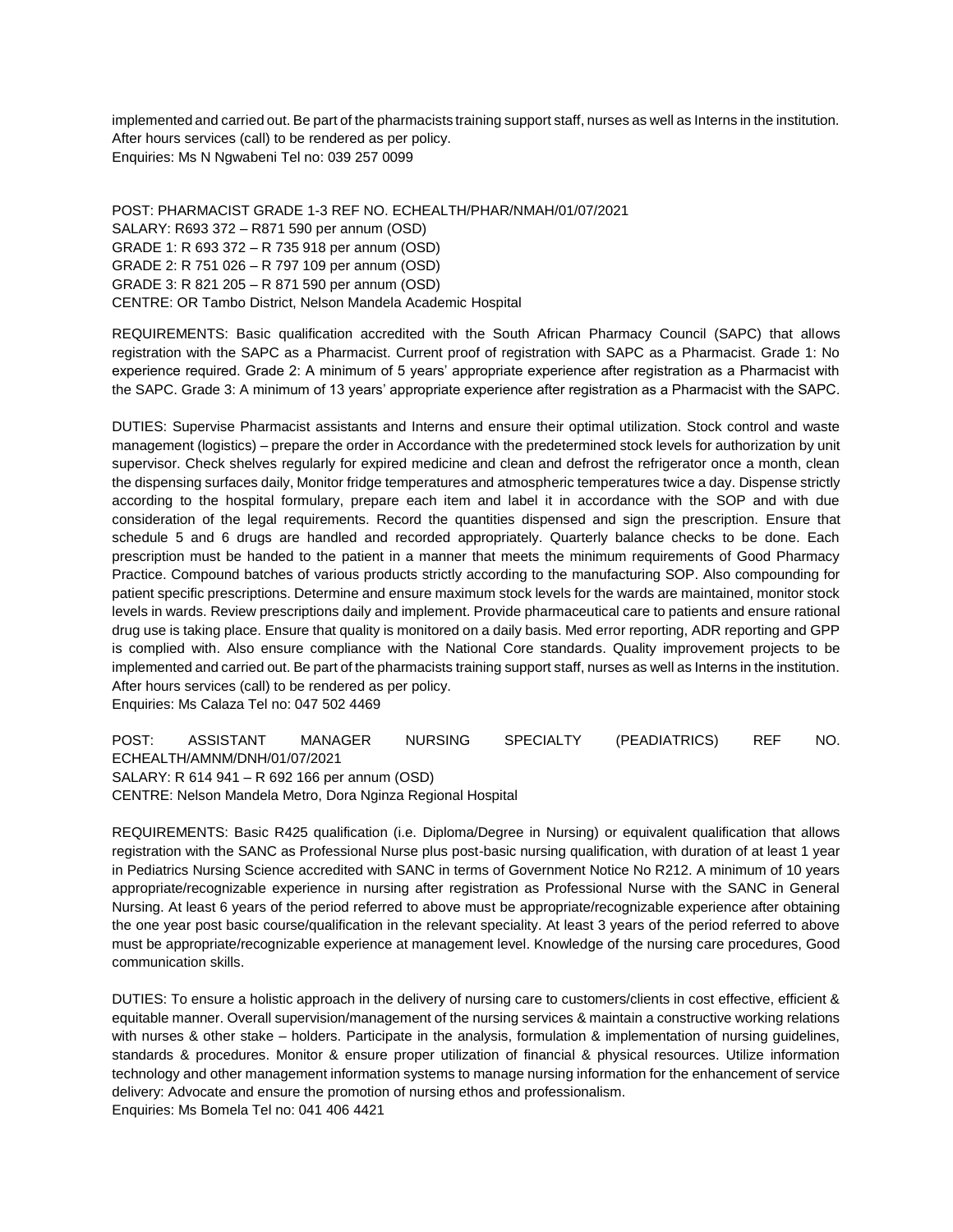## POST: ASSISTANT MANAGER NURSING SPECIALTY (PEADIATRICS) REF NO. ECHEALTH/AMNM/TAYBH/01/07/2021 SALARY: R 614 941 – R 692 166 per annum (OSD) CENTRE: Alfred Nzo District, Taylor Bequest Hospital (Matatiele)

REQUIREMENTS: Basic R425 qualification (i.e. Diploma/Degree in Nursing) or equivalent qualification that allows registration with the SANC as Professional Nurse plus post-basic nursing qualification, with duration of at least 1 year in Peadiatrics Nursing Science accredited with SANC in terms of Government Notice No R212. A minimum of 10 years appropriate/recognizable experience in nursing after registration as Professional Nurse with the SANC in General Nursing. At least 6 years of the period referred to above must be appropriate/recognizable experience after obtaining the one year post basic course/qualification in the relevant speciality. At least 3 years of the period referred to above must be appropriate/recognizable experience at management level. Knowledge of the nursing care procedures, Good communication skills.

DUTIES: Delegate, supervise and coordinate the provision of an efficient and effective patient care through adequate nursing care. Coordinate and monitor the implementation of nursing care plan and evaluation thereof. Develop, establish and maintain a constructive working relationship with nursing and other stakeholders (inter-professional, intersectoral and multi-disciplinary teamwork). Participate in the analysis, formulation and implementation of nursing guidelines, practices, standards and procedures. Manage and monitor proper utilization of human, financial and physical resources. Initiate and participate in health promotion to ensure consistent communication of relevant, accurate and comprehensive information on health care. Provide Guidance and Leadership towards the realization of strategic goals and objectives of the division.

Enquiries: Mr Kholiso Tel no 039 737 3107

POST: ASSISTANT MANAGER NURSING SPECIALTY (OPD) REF NO. ECHEALTH/AMN/STPH/01/07/2021 SALARY: R614 991 – R692 166 per annum (OSD) CENTRE: Alfred Nzo District, St Patricks Hospital

REQUIREMENTS: Basic R425 qualification (i.e. diploma/degree in nursing) or equivalent qualification that allows registration with the SANC as a Professional Nurse. A post-basic nursing qualification, with a duration of at least 1 year in Orthopaedic Nursing Science/ Ophthalmic Nursing Science / Trauma Nursing Science accredited with the SANC in one of the specialties referred to in the glossary of terms. A minimum of 10 years appropriate/recognisable experience [\in nursing after registration as Professional Nurse with the SANC in General Nursing. At least 6 years of the period referred to above must be appropriate/ recognisable experience in the specific specialty after obtaining the 1-year postbasic qualification in the relevant specialty. At least 3 years of the period referred to above must be appropriate/ recognisable experience at management level.

DUTIES: Delegate, supervise and coordinate the provision of an efficient and effective patient care through adequate nursing care. Coordinate and monitor the implementation of nursing care plan and evaluation thereof. Develop, establish and maintain a constructive working relationship with nursing and other stakeholders (inter-professional, intersectoral and multi-disciplinary teamwork). Participate in the analysis, formulation and implementation of nursing guidelines, practices, standards and procedures. Manage and monitor proper utilization of human, financial and physical resources. Initiate and participate in health promotion to ensure consistent communication of relevant, accurate and comprehensive information on health care. Provide Guidance and Leadership towards the realization of strategic goals and objectives of the division.

Enquires: Ms AO Gxaweni Tel no. 039 251 0236

POST: ASSISTANT MANAGER NURSING PRIMARY HEALTH CARE REF NO. ECHEALTH/AMN-PHC/MTCHC/01/07/2021 SALARY: R614 941 – R692 166 per annum (OSD) CENTRE: Nelson Mandela Metro, Motherwell CHC

REQUIREMENTS: Basic R425 qualification (i.e. diploma/degree in nursing) or equivalent qualification that allows registration with the SANC as a Professional Nurse. Post basic qualification with a duration of at least 1 year in Curative Skills in Primary Health Care/ Clinical Assessment, Treatment and Care accredited with the SANC. Registration with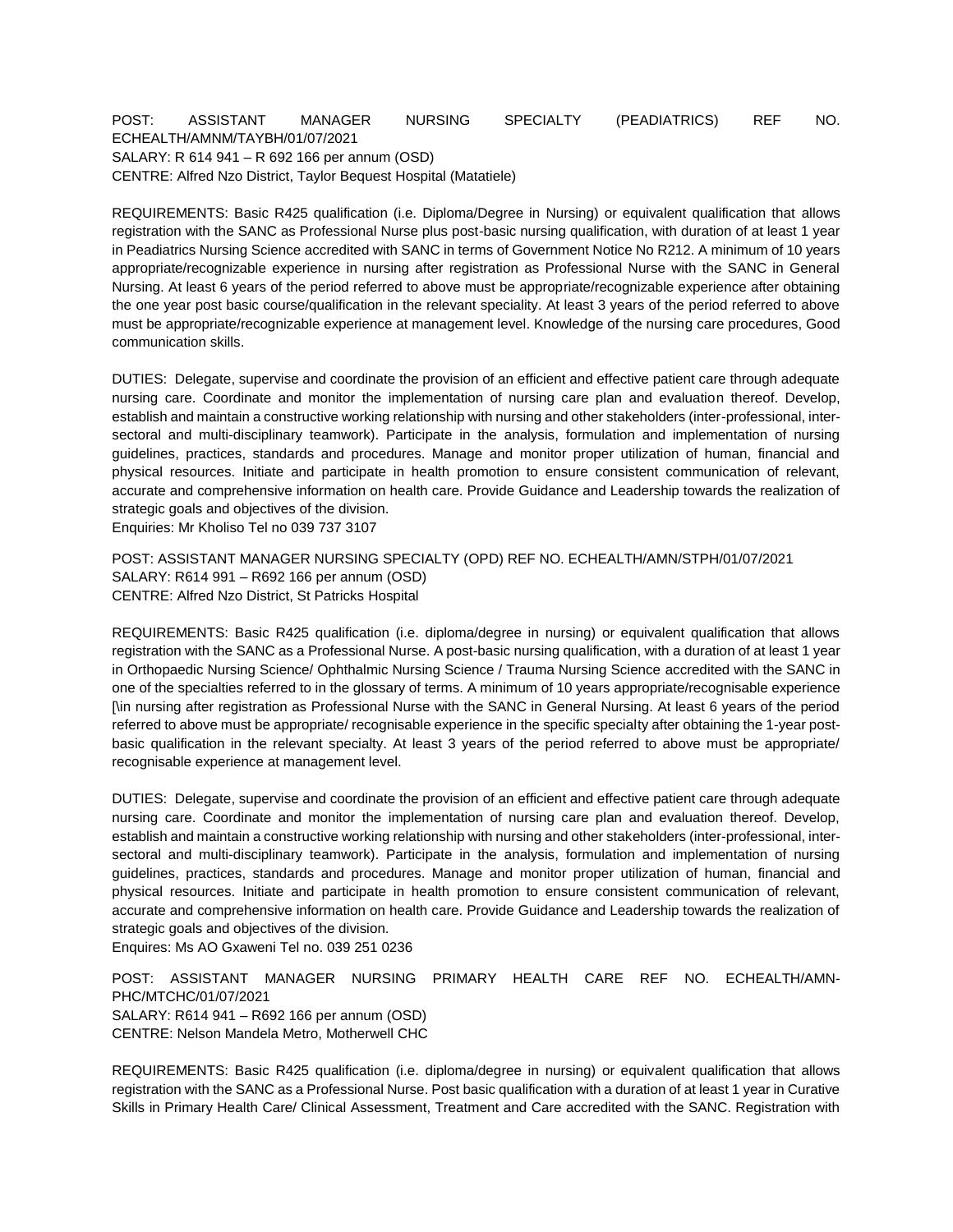the SANC as Professional Nurse. A minimum of 10 years appropriate/recognisable nursing experience after registration as Professional Nurse with the SANC in General Nursing. At least 6 years of the period referred to above must be appropriate/ recognisable experience after obtaining the 1-year post basic qualification in the relevant specialty. At least 3 years of the period referred to above must be appropriate/ recognisable experience at management level.

DUTIES: Deliver a service in the General nursing areas indicated to ensure service delivery on a 24-hour basis. Will be required to do calls within the discipline and do hospital sit-ups as required by the service as well as night duty. Demonstrate effective communication with patients and relatives, supervisors, other health professionals and junior colleagues including more complex report writing when required. Monitor patient care and compliance to quality standards. Work effectively and amicably at a managerial level, with persons of diverse intellectual, cultural, racial or religious differences. Provision of quality Nursing Care, assist team members with Quality Assurance and monthly audits and development of clinical guidelines and policies. Maintain, manage PMDS of subordinates. Manage risk and ensure that the environment complies with the Health and Safety Act and Infection and Prevention Control Policies. Ensure effective and efficient budget control and assets control for the department. Preparedness to engage and manage any project aimed at improving the image of the nursing profession and the effectiveness and efficiency of the health service. Overall management of the Community Health Centre.

Enquiries: Ms P Makuluma Tel No: 041 391 8164

POST: ASSISTANT MANAGER NURSING PRIMARY HEALTH CARE REF NO. ECHEALTH/AMN-PHC/NONTYATYAMBO/01/07/2021 SALARY: R614 941 – R692 166 per annum (OSD) CENTRE: Buffalo City Metro, Nontyatyambo CHC

REQUIREMENTS: Basic R425 qualification (i.e. diploma/degree in nursing) or equivalent qualification that allows registration with the SANC as a Professional Nurse. Post basic qualification with a duration of at least 1 year in Curative Skills in Primary Health Care/ Clinical Assessment, Treatment and Care accredited with the SANC. Registration with the SANC as Professional Nurse. A minimum of 10 years appropriate/recognisable nursing experience after registration as Professional Nurse with the SANC in General Nursing. At least 6 years of the period referred to above must be appropriate/ recognisable experience after obtaining the 1-year post basic qualification in the relevant specialty. At least 3 years of the period referred to above must be appropriate/ recognisable experience at management level.

DUTIES: Deliver a service in the General nursing areas indicated to ensure service delivery on a 24-hour basis. Will be required to do calls within the discipline and do hospital sit-ups as required by the service as well as night duty. Demonstrate effective communication with patients and relatives, supervisors, other health professionals and junior colleagues including more complex report writing when required. Monitor patient care and compliance to quality standards. Work effectively and amicably at a managerial level, with persons of diverse intellectual, cultural, racial or religious differences. Provision of quality Nursing Care, assist team members with Quality Assurance and monthly audits and development of clinical guidelines and policies. Maintain, manage PMDS of subordinates. Manage risk and ensure that the environment complies with the Health and Safety Act and Infection and Prevention Control Policies. Ensure effective and efficient budget control and assets control for the department. Preparedness to engage and manage any project aimed at improving the image of the nursing profession and the effectiveness and efficiency of the health service. Overall management of the Community Health Centre. Enquiries: Ms H Hlulani Tel. No. 043 7433 006/057

POST: OPERATIONAL MANAGER SPECIALTY (OPD/CASUALTY) REF NO. ECHEALTH/OMS-OPD/MZKH/01/07/2021 SALARY: R562 800 – R652 437 per annum (OSD) CENTRE: Alfred Nzo District, Madzikane Ka Zulu Hospital

REQUIREMENTS: Basic R425 qualification accredited with the South African Nursing Council in terms of Government Notice R425 (i.e. Degree/ Diploma in Nursing) or equivalent qualification that allows registration with the South African Nursing Council as a Professional Nurse plus a post basic nursing qualification with a duration of at least 1 year in Orthopaedic Nursing Science/ Ophthalmic Nursing Science / Trauma Nursing Science accredited with SANC in terms of Government Notice R212. A minimum of 9 years appropriate/recognizable experience in Nursing after registration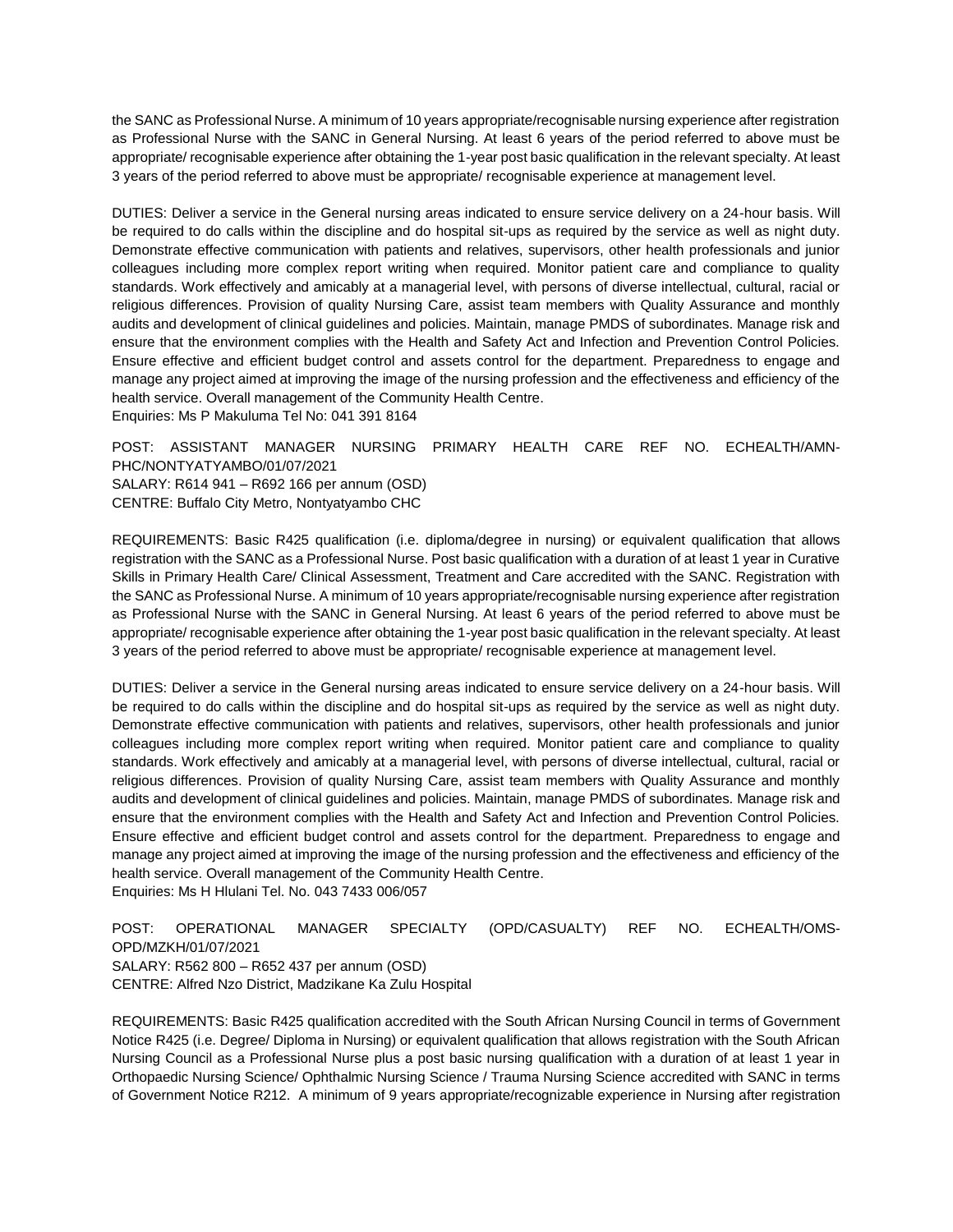as a Professional Nurse with SANC in general Nursing. At least 5 years of period referred to above must be appropriate/recognizable experience in the specific specialty after obtaining the one year post basic qualification in the relevant specialty. Valid driver's license.

DUTIES: To plan /organize and monitor the objectives of the specialized unit in consultation with subordinates. To provide a therapeutic environment for staff, patients and the public. To provide a comprehensive, quality nursing care as a member of the multi-disciplinary team according to the identified needs of the patients, based on scientific principles. To delegate duties and support staff in the execution of patient care delivery. To provide direct and indirect supervision of all nursing staff/ housekeeping and to give guidance. To ensure continuity of patient care on all levels i.e. work book, handover rounds. To liaise and communicate with the multi-disciplinary team as well as other departments within the hospital i.e. during operational meetings with nursing supervisor and subordinates. Utilize all resources effectively and efficiently in a specialty department. Coordination of the provision of effective training and research.

Enquiries: Mr Sigola Tel no 039 255 8200/11/12

POST: OPERATIONAL MANAGER SPECIALTY (POST NATAL WARD) REF NO. ECHEALTH/OMS-PNW/CMH/01/07/2021 SALARY: R562 800 – R652 437 per annum (OSD) CENTRE: Buffalo City Metro, Cecilia Makiwane Regional Hospital

REQUIREMENTS: Basic R425 qualification accredited with the South African Nursing Council in terms of Government Notice R425 (i.e. Degree/ Diploma in Nursing) or equivalent qualification that allows registration with the South African Nursing Council as a Professional Nurse plus a post basic nursing qualification with a duration of at least 1 year in Advanced Midwifery and Neonatology Nursing Science accredited with SANC in terms of Government Notice R212. A minimum of 9 years appropriate/recognizable experience in Nursing after registration as a Professional Nurse with SANC in general Nursing. At least 5 years of period referred to above must be appropriate/recognizable experience in the specific specialty after obtaining the one year post basic qualification in the relevant specialty. Valid driver's license.

DUTIES: To plan /organize and monitor the objectives of the specialized unit in consultation with subordinates. To provide a therapeutic environment for staff, patients and the public. To provide a comprehensive, quality nursing care as a member of the multi-disciplinary team according to the identified needs of the patients, based on scientific principles. To delegate duties and support staff in the execution of patient care delivery. To provide direct and indirect supervision of all nursing staff/ housekeeping and to give guidance. To ensure continuity of patient care on all levels i.e. work book, handover rounds. To liaise and communicate with the multi-disciplinary team as well as other departments within the hospital i.e. during operational meetings with nursing supervisor and subordinates. Utilize all resources effectively and efficiently in a specialty department. Coordination of the provision of effective training and research.

Enquiries: Ms N. Matshaya Tel no 043 708 2121.

POST: OPERATIONAL MANAGER SPECIALITY (ANTE NATAL CLINIC) REF NO: ECHERALTH/OMS-ANC/CMH/01/07/2021 SALARY: R562 800 – R652 437 per annum (OSD) CENTRE: Buffalo City Metro, Cecilia Makiwane Regional Hospital

REQUIREMENTS: Basic R425 qualification accredited with the South African Nursing Council in terms of Government Notice R425 (i.e. Degree/ Diploma in Nursing) or equivalent qualification that allows registration with the South African Nursing Council as a Professional Nurse plus a post basic nursing qualification with a duration of at least 1 year in Advanced Midwifery and Neonatology Nursing Science accredited with SANC in terms of Government Notice R212. A minimum of 9 years appropriate/recognizable experience in Nursing after registration as a Professional Nurse with SANC in general Nursing. At least 5 years of period referred to above must be appropriate/recognizable experience in the specific specialty after obtaining the one year post basic qualification in the relevant specialty. Valid driver's license.

DUTIES: To plan /organize and monitor the objectives of the specialized unit in consultation with subordinates. To provide a therapeutic environment for staff, patients and the public. To provide a comprehensive, quality nursing care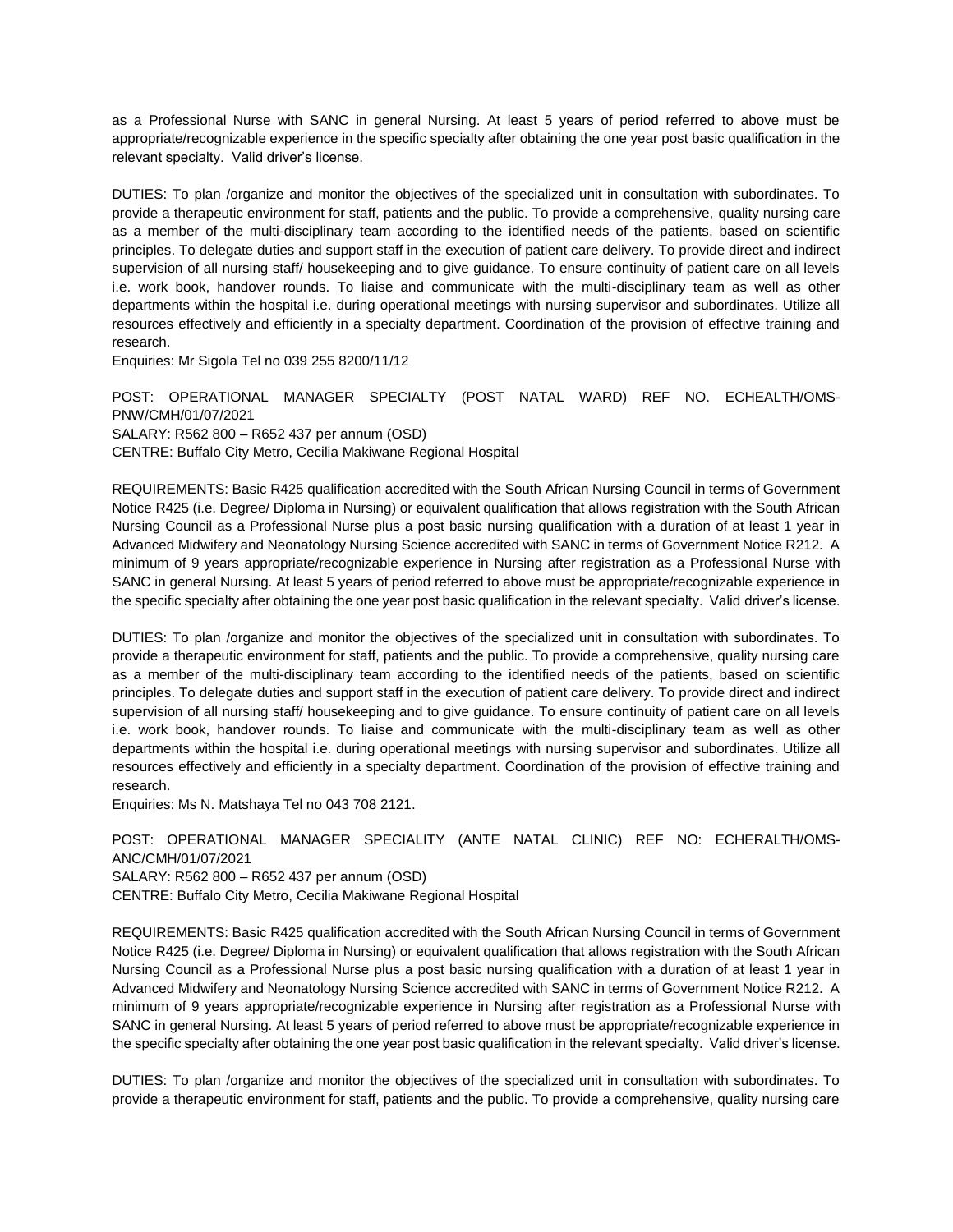as a member of the multi-disciplinary team according to the identified needs of the patients, based on scientific principles. To delegate duties and support staff in the execution of patient care delivery. To provide direct and indirect supervision of all nursing staff/ housekeeping and to give guidance. To ensure continuity of patient care on all levels i.e. work book, handover rounds. To liaise and communicate with the multi-disciplinary team as well as other departments within the hospital i.e. during operational meetings with nursing supervisor and subordinates. Utilize all resources effectively and efficiently in a specialty department. Coordination of the provision of effective training and research.

Enquiries: Ms N. Matshaya Tel no 043 708 2121.

POST: OPERATIONAL MANAGER SPECIALITY (MATERNITY) REF NO: ECHERALTH/OMS-MAT/DNH/01/07/2021 SALARY: R562 800 – R652 437 per annum (OSD) CENTRE: Nelson Mandela Metro, Dora Nginza Regional Hospital

REQUIREMENTS: Basic R425 qualification accredited with the South African Nursing Council in terms of Government Notice R425 (i.e. Degree/ Diploma in Nursing) or equivalent qualification that allows registration with the South African Nursing Council as a Professional Nurse plus a post basic nursing qualification with a duration of at least 1 year in Advanced Midwifery and Neonatology Nursing Science accredited with SANC in terms of Government Notice R212. A minimum of 9 years appropriate/recognizable experience in Nursing after registration as a Professional Nurse with SANC in general Nursing. At least 5 years of period referred to above must be appropriate/recognizable experience in the specific specialty after obtaining the one year post basic qualification in the relevant specialty. Valid driver's license.

DUTIES: To plan /organize and monitor the objectives of the specialized unit in consultation with subordinates. To provide a therapeutic environment for staff, patients and the public. To provide a comprehensive, quality nursing care as a member of the multi-disciplinary team according to the identified needs of the patients, based on scientific principles. To delegate duties and support staff in the execution of patient care delivery. To provide direct and indirect supervision of all nursing staff/ housekeeping and to give guidance. To ensure continuity of patient care on all levels i.e. work book, handover rounds. To liaise and communicate with the multi-disciplinary team as well as other departments within the hospital i.e. during operational meetings with nursing supervisor and subordinates. Utilize all resources effectively and efficiently in a specialty department. Coordination of the provision of effective training and research.

Enquiries: Ms Bomela Tel no: 041 406 4421

POST: OPERATIONAL MANAGER SPECIALITY (THEATRE) REF NO: ECHERALTH/OMS-PDS/CALH/01/07/2021 SALARY: R562 800 – R652 437 per annum (OSD) CENTRE: Chris Hani District, Cala Hospital

REQUIREMENTS: Basic R425 qualification accredited with the South African Nursing Council in terms of Government Notice R425 (i.e. Degree/ Diploma in Nursing) or equivalent qualification that allows registration with the South African Nursing Council as a Professional Nurse plus a post basic nursing qualification with a duration of at least 1 year in Theatre Technique accredited with SANC in terms of Government Notice R212. A minimum of 9 years appropriate/recognizable experience in Nursing after registration as a Professional Nurse with SANC in general Nursing. At least 5 years of period referred to above must be appropriate/recognizable experience in the specific specialty after obtaining the one year post basic qualification in the relevant specialty. Valid driver's license.

DUTIES: To plan /organize and monitor the objectives of the specialized unit in consultation with subordinates. To provide a therapeutic environment for staff, patients and the public. To provide a comprehensive, quality nursing care as a member of the multi-disciplinary team according to the identified needs of the patients, based on scientific principles. To delegate duties and support staff in the execution of patient care delivery. To provide direct and indirect supervision of all nursing staff/ housekeeping and to give guidance. To ensure continuity of patient care on all levels i.e. work book, handover rounds. To liaise and communicate with the multi-disciplinary team as well as other departments within the hospital i.e. during operational meetings with nursing supervisor and subordinates. Utilize all resources effectively and efficiently in a specialty department. Coordination of the provision of effective training and research.

Enquiries: Ms Z Sentile Tel no: 047 874 8000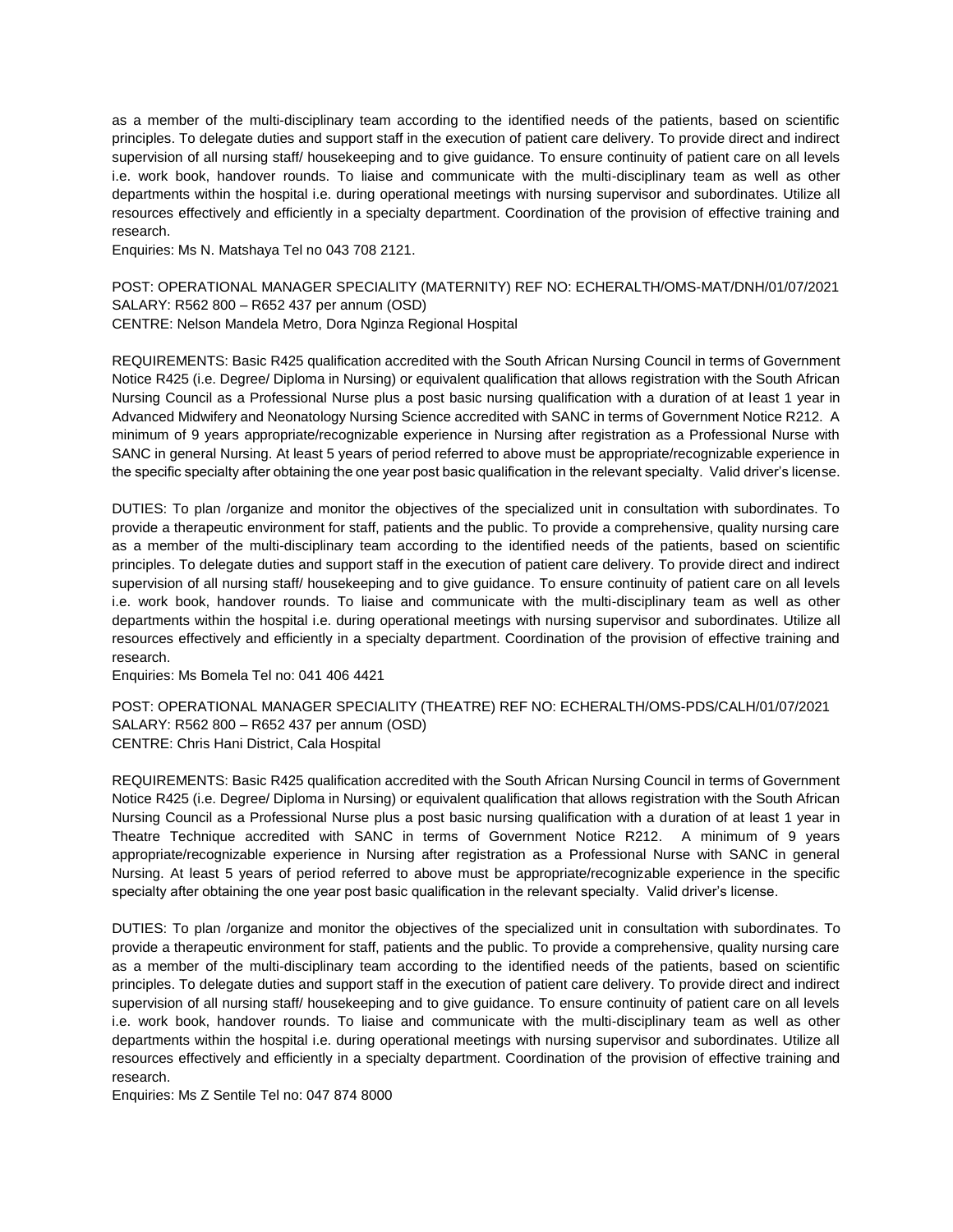### POST: OPERATIONAL MANAGER SPECIALITY (PEADIATRICS) REF NO: ECHERALTH/OMS-PDS/DNH/01/07/2021 SALARY: R562 800 – R652 437 per annum (OSD) CENTRE: Nelson Mandela Metro, Dora Nginza Regional Hospital

REQUIREMENTS: Basic R425 qualification accredited with the South African Nursing Council in terms of Government Notice R425 (i.e. Degree/ Diploma in Nursing) or equivalent qualification that allows registration with the South African Nursing Council as a Professional Nurse plus a post basic nursing qualification with a duration of at least 1 year in Pediatrics Nursing Science accredited with SANC in terms of Government Notice R212. A minimum of 9 years appropriate/recognizable experience in Nursing after registration as a Professional Nurse with SANC in general Nursing. At least 5 years of period referred to above must be appropriate/recognizable experience in the specific specialty after obtaining the one year post basic qualification in the relevant specialty. Valid driver's license.

DUTIES: To plan /organize and monitor the objectives of the specialized unit in consultation with subordinates. To provide a therapeutic environment for staff, patients and the public. To provide a comprehensive, quality nursing care as a member of the multi-disciplinary team according to the identified needs of the patients, based on scientific principles. To delegate duties and support staff in the execution of patient care delivery. To provide direct and indirect supervision of all nursing staff/ housekeeping and to give guidance. To ensure continuity of patient care on all levels i.e. work book, handover rounds. To liaise and communicate with the multi-disciplinary team as well as other departments within the hospital i.e. during operational meetings with nursing supervisor and subordinates. Utilize all resources effectively and efficiently in a specialty department. Coordination of the provision of effective training and research.

Enquiries: Ms Bomela Tel no: 041 406 4421

POST: OPERATIONAL MANAGER PRIMARY HEALTH CARE REF NO. ECHEALTH/OMS-NTABCHC/01/07/2021 SALARY: R562 800 – R652 437 per annum (OSD) CENTRE: Umzimvubu Sub District, Ntabakulu CHC

REQUIREMENTS: Basic qualification accredited with the South African Nursing Council in terms of Government Notice R425 (i.e. Degree/ Diploma in Nursing) or equivalent qualification that allows registration with the South African Nursing Council as a Professional Nurse plus a post basic nursing qualification with a duration of at least 1 year, accredited in Curative Skills in Primary Health Care accredited with SANC in terms of Government Notice R48. A minimum of 9 years appropriate/recognisable experience in nursing after registration as a Professional Nurse with SANC in General Nursing. At least 5 years of the period referred to above must be appropriate/ recognisable experience after obtaining the 1 year post basic qualification in the relevant specialty.

DUTIES: Supervise and ensure the provision of effective and efficient patient care. Ensure clinical nursing practice by the nursing team in accreditation with the scope of practice and nursing standards as determined by the Department of Health. Maintain good interpersonal relationship with nurses and other stakeholders (i.e interpersonal, interscope and multi-disciplinary) team. Promote quality of nursing care as directed by the professional growth/ethical standards and self-development. Take part in the turnaround strategy, PHC Reengineering, strengthening of National Core Standards and Ideal clinics.

Enquiries: Mr Magadla Tel no 039 727 2090

### POST: OPERATIONAL MANAGER PRIMARY HEALTH CARE (6 POSTS)

SALARY: R562 800 – R633 432 per annum (OSD)

CENTRE: King Sabata Dalinyebo Sub District, Bumbane Clinic REF NO: ECHEALTH/OMPHC/BUMC01/07/2021, Ngangelizwe CHC REF NO: ECHEALTH/OMPHC/NGACHC/01/07/2021, Ngcwanguba CHC REF NO: ECHEALTH/OMPHC/NGCWACHC/01/07/2021, Nzulwini Clinic REF NO: ECHEALTH/OMPHC/NZUC/01/07/2021, Pumalanga Clinic REF NO: ECHEALTH/OMPHC/PUMC/01/07/2021, Tabase Clinic REF NO: ECHEALTH/OMPHC/TAC/01/07/2021

REQUIREMENTS: Basic qualification accredited with the South African Nursing Council in terms of Government Notice R425 (i.e. Degree/ Diploma in Nursing) or equivalent qualification that allows registration with the South African Nursing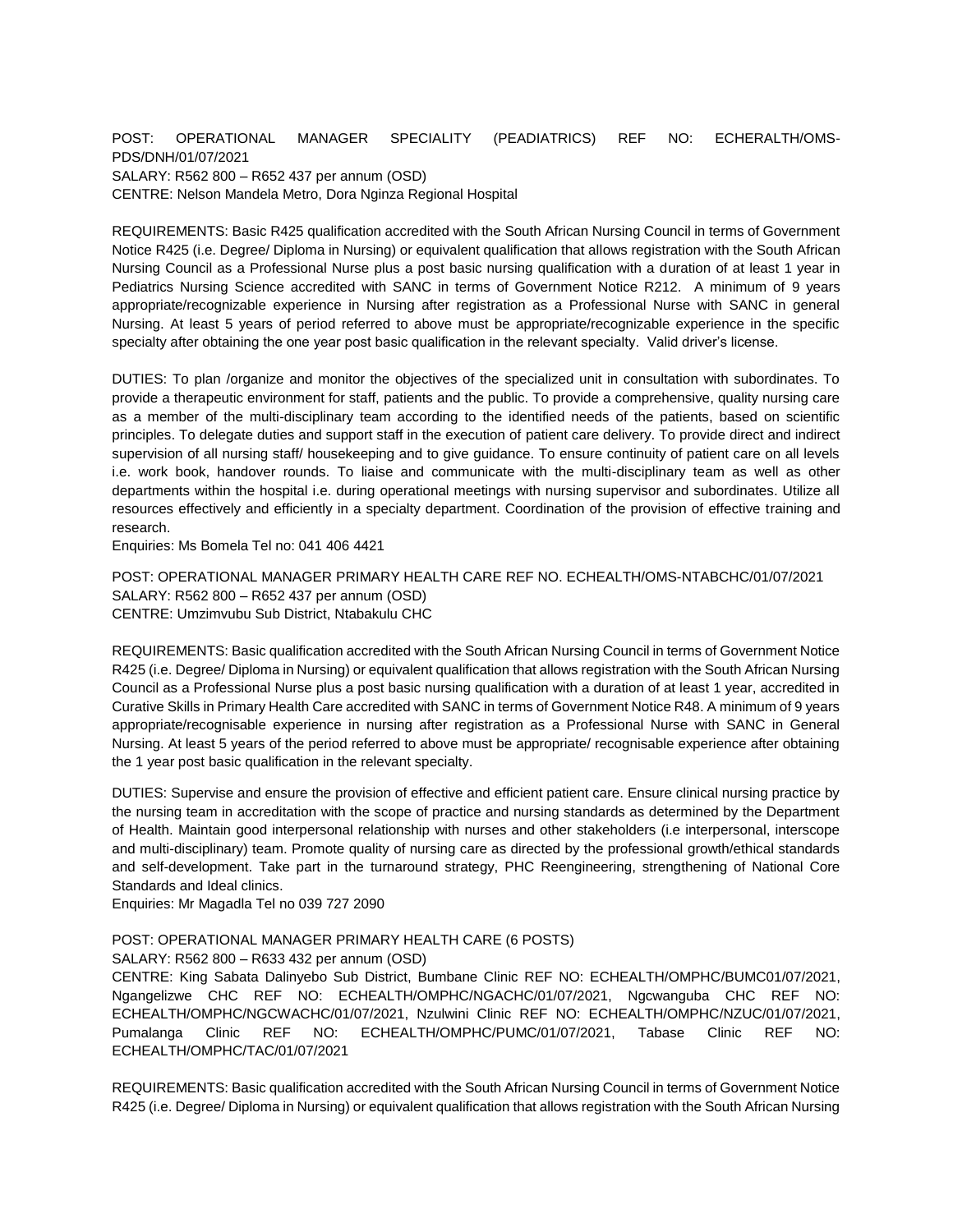Council as a Professional Nurse plus a post basic nursing qualification with a duration of at least 1 year, accredited in Curative Skills in Primary Health Care accredited with SANC in terms of Government Notice R48. A minimum of 9 years appropriate/recognisable experience in nursing after registration as a Professional Nurse with SANC in General Nursing. At least 5 years of the period referred to above must be appropriate/ recognisable experience after obtaining the 1 year post basic qualification in the relevant specialty.

DUTIES: Supervise and ensure the provision of effective and efficient patient care. Ensure clinical nursing practice by the nursing team in accreditation with the scope of practice and nursing standards as determined by the Department of Health. Maintain good interpersonal relationship with nurses and other stakeholders (i.e interpersonal, interscope and multi-disciplinary) team. Promote quality of nursing care as directed by the professional growth/ethical standards and self-development. Take part in the turnaround strategy, PHC Reengineering, strengthening of National Core Standards and Ideal clinics.

Enquiries: Ms O Gcagca Tel no 047 531 0823

POST: OPERATIONAL MANAGER PRIMARY HEALTH CARE (2 POSTS) SALARY: R562 800 – R633 432 per annum (OSD) CENTRE: Lukhanji Sub District, KB Siswana Clinic REF NO: ECHEALTH/OMPHC/KBSC01/07/2021, Ekuphumleni Clinic REF NO: ECHEALTH/OMPHC/EKUC/01/07/2021,

REQUIREMENTS: Basic qualification accredited with the South African Nursing Council in terms of Government Notice R425 (i.e. Degree/ Diploma in Nursing) or equivalent qualification that allows registration with the South African Nursing Council as a Professional Nurse plus a post basic nursing qualification with a duration of at least 1 year, accredited in Curative Skills in Primary Health Care accredited with SANC in terms of Government Notice R48. A minimum of 9 years appropriate/recognisable experience in nursing after registration as a Professional Nurse with SANC in General Nursing. At least 5 years of the period referred to above must be appropriate/ recognisable experience after obtaining the 1 year post basic qualification in the relevant specialty.

DUTIES: Supervise and ensure the provision of effective and efficient patient care. Ensure clinical nursing practice by the nursing team in accreditation with the scope of practice and nursing standards as determined by the Department of Health. Maintain good interpersonal relationship with nurses and other stakeholders (i.e interpersonal, interscope and multi-disciplinary) team. Promote quality of nursing care as directed by the professional growth/ethical standards and self-development. Take part in the turnaround strategy, PHC Reengineering, strengthening of National Core Standards and Ideal clinics.

Enquiries: Ms Mtweni Tel no 045 807 8908

POST: OPERATIONAL MANAGER PRIMARY HEALTH CARE REF NO: ECHEALTH/OMPHC/HIGHC/01/07/2021 SALARY: R562 800 – R633 432 per annum (OSD) CENTRE: Inxuba Yethembu Sub District, High Clinic

REQUIREMENTS: Basic qualification accredited with the South African Nursing Council in terms of Government Notice R425 (i.e. Degree/ Diploma in Nursing) or equivalent qualification that allows registration with the South African Nursing Council as a Professional Nurse plus a post basic nursing qualification with a duration of at least 1 year, accredited in Curative Skills in Primary Health Care accredited with SANC in terms of Government Notice R48. A minimum of 9 years appropriate/recognisable experience in nursing after registration as a Professional Nurse with SANC in General Nursing. At least 5 years of the period referred to above must be appropriate/ recognisable experience after obtaining the 1 year post basic qualification in the relevant specialty.

DUTIES: Supervise and ensure the provision of effective and efficient patient care. Ensure clinical nursing practice by the nursing team in accreditation with the scope of practice and nursing standards as determined by the Department of Health. Maintain good interpersonal relationship with nurses and other stakeholders (i.e interpersonal, interscope and multi-disciplinary) team. Promote quality of nursing care as directed by the professional growth/ethical standards and self-development. Take part in the turnaround strategy, PHC Reengineering, strengthening of National Core Standards and Ideal clinics.

Enquiries: Ms GO Van Heerden Tel no 048 881 2921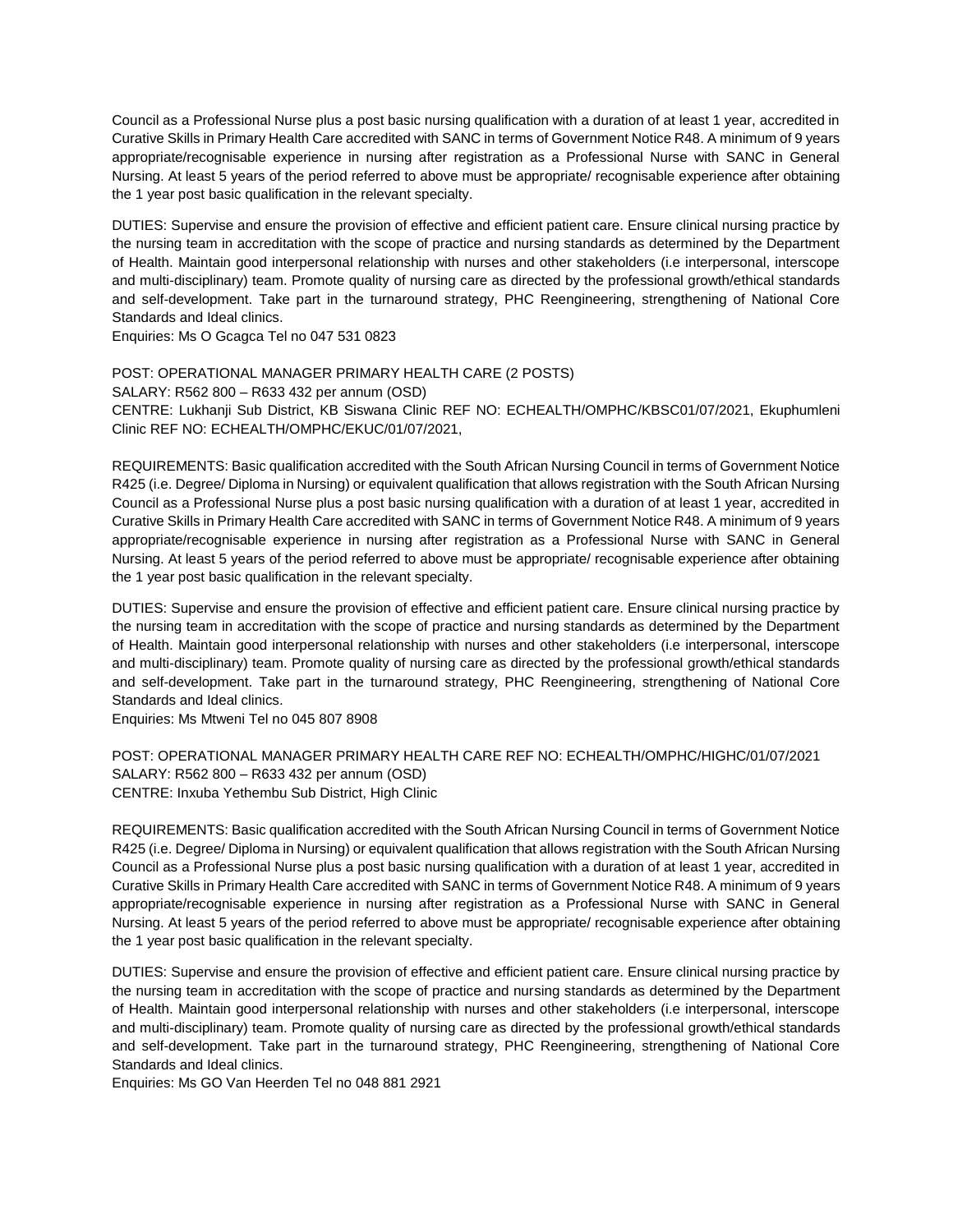POST: OPERATIONAL MANAGER PRIMARY HEALTH CARE REF NO: ECHEALTH/OMPHC/DORDC/01/07/2021 SALARY: R562 800 – R633 432 per annum (OSD) CENTRE: Emalahleni Sub District, Dordrecht Clinic

REQUIREMENTS: Basic qualification accredited with the South African Nursing Council in terms of Government Notice R425 (i.e. Degree/ Diploma in Nursing) or equivalent qualification that allows registration with the South African Nursing Council as a Professional Nurse plus a post basic nursing qualification with a duration of at least 1 year, accredited in Curative Skills in Primary Health Care accredited with SANC in terms of Government Notice R48. A minimum of 9 years appropriate/recognisable experience in nursing after registration as a Professional Nurse with SANC in General Nursing. At least 5 years of the period referred to above must be appropriate/ recognisable experience after obtaining the 1 year post basic qualification in the relevant specialty.

DUTIES: Supervise and ensure the provision of effective and efficient patient care. Ensure clinical nursing practice by the nursing team in accreditation with the scope of practice and nursing standards as determined by the Department of Health. Maintain good interpersonal relationship with nurses and other stakeholders (i.e interpersonal, interscope and multi-disciplinary) team. Promote quality of nursing care as directed by the professional growth/ethical standards and self-development. Take part in the turnaround strategy, PHC Reengineering, strengthening of National Core Standards and Ideal clinics.

Enquiries: Ms NP Mtshabe Tel no 047 878 4300

POST: OPERATIONAL MANAGER PRIMARY HEALTH CARE REF NO: ECHEALTH/OMPHC/STGC/01/07/2021 SALARY: R562 800 – R633 432 per annum (OSD) CENTRE: Qaukeni Sub District, St Elizabeth Gateway Clinic

REQUIREMENTS: Basic qualification accredited with the South African Nursing Council in terms of Government Notice R425 (i.e. Degree/ Diploma in Nursing) or equivalent qualification that allows registration with the South African Nursing Council as a Professional Nurse plus a post basic nursing qualification with a duration of at least 1 year, accredited in Curative Skills in Primary Health Care accredited with SANC in terms of Government Notice R48. A minimum of 9 years appropriate/recognisable experience in nursing after registration as a Professional Nurse with SANC in General Nursing. At least 5 years of the period referred to above must be appropriate/ recognisable experience after obtaining the 1 year post basic qualification in the relevant specialty.

DUTIES: Supervise and ensure the provision of effective and efficient patient care. Ensure clinical nursing practice by the nursing team in accreditation with the scope of practice and nursing standards as determined by the Department of Health. Maintain good interpersonal relationship with nurses and other stakeholders (i.e interpersonal, interscope and multi-disciplinary) team. Promote quality of nursing care as directed by the professional growth/ethical standards and self-development. Take part in the turnaround strategy, PHC Reengineering, strengthening of National Core Standards and Ideal clinics.

Enquiries: Ms N Hlobo Tel No 039 253 1541

POST: ASSISTANT DIRECTOR MEDICAL TECHNOLOGY GRADE REF NO: ECHEALTH/ASD:MT/NMAH/01/07/2021 SALARY: R517 326 – R656 496 per annum (OSD) CENTRE: OR Tambo District, Nelson Mandela Academic Hospital

REQUIREMENTS: Senior certificate, formal tertiary qualification (Degree) or National diploma/B. Tech in Medical Technology that allows for registration with HPCSA. Proof of current renewable license to practice as Medical technologist with HPCSA. At least three years' relevant experience after registration with the HPCSA as a Medical Technologist. Knowledge, Skills and Competencies required good communication skills, Report writing skills, ability to function as part of the multi-disciplinary team, problem solving and decision making. Computer literacy. Sound knowledge of relevant legislation guiding provision of Clinical Health Care in the Public Sector. Knowledge of Patients Right Charter, Batho Pele principles, Ministerial priorities, National Core standards etc. A valid Driver's licence.

DUTIES: Establish Medical and technology department in the hospital and supervise junior personnel including students. Render laboratory and Blood services in the allocated area of responsibility that complies with the standard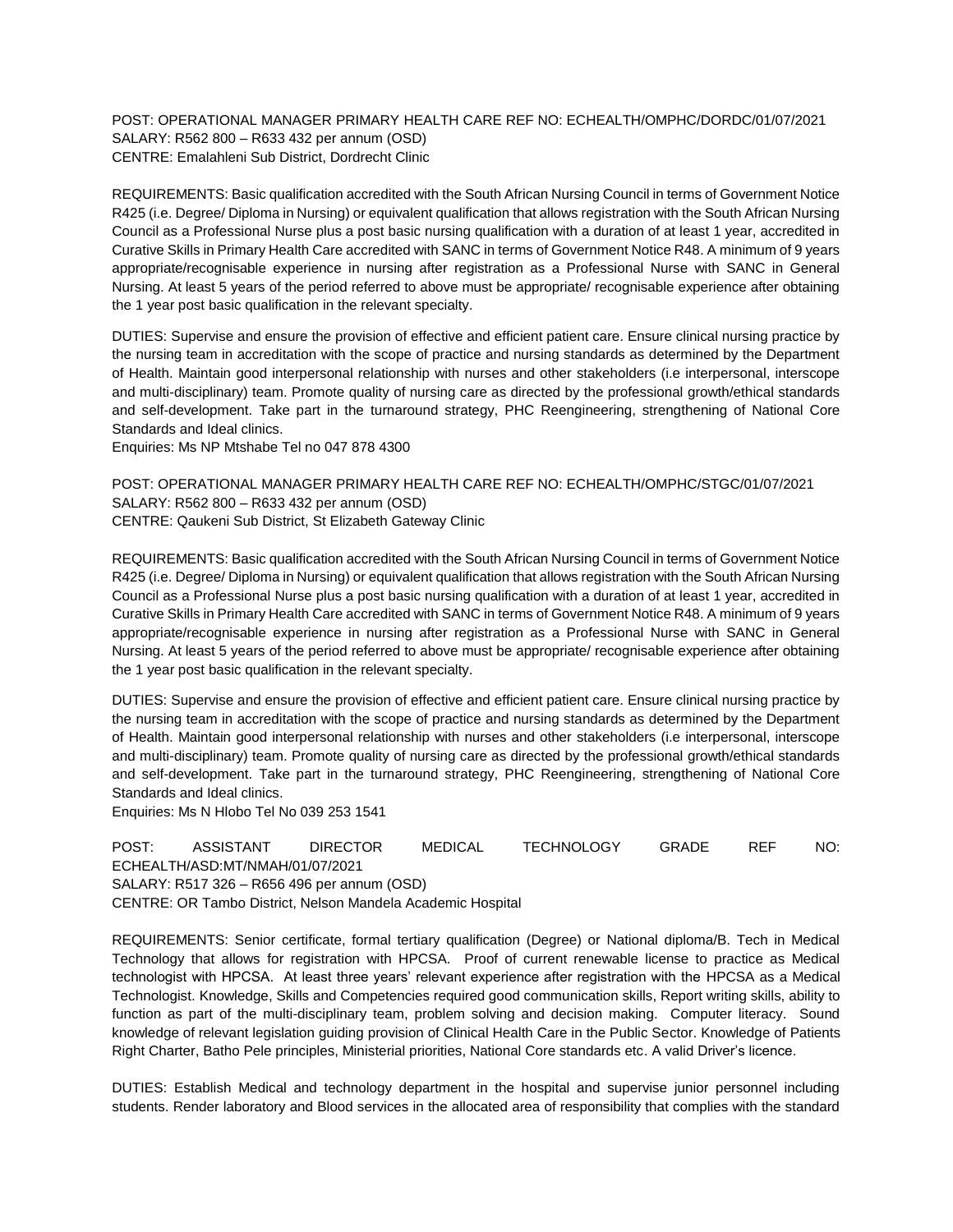and norms of the ECDOH. Provide coordination of Laboratory and blood services management. Implement and contribute to proper rationale use of laboratory and blood use. Manage risk involved in rendering laboratory and blood services in the hospital. Establish good working relationship with other multi-disciplinary team members with the hospital and other relevant stakeholders. Compile monthly reports on laboratory and blood services and perform other administrative duties as may be delegated by the supervisor. Implement quality assurance policies and develop quality improvement plans. Market and promote Medical Technology services and contribute towards teaching and research. Enquiries: Mr/Ms Tshaka Tel No 047 5024512/15

POST: OPERATIONAL MANAGER GENERAL REF NO. ECHEALTH/OMG/CMH/01/07/2021 (2 POSTS) SALARY: R444 276 – R500 031 per annum (OSD) CENTRE: Buffalo City Metro, Cecilia Makiwane Regional Hospital

REQUIREMENTS: Basic qualification accredited with the South African Nursing Council in terms of government Notice R425 (i.e. Degree/ Diploma in Nursing) or equivalent qualification that allows registration with the SANC as a Professional Nurse. A minimum of 7 years appropriate/recognisable nursing experience after registration as a Professional Nurse with the SANC in General Nursing.

DUTIES: Provision of optimal, holistic specialized nursing care with set standards and within professional/legal framework. Effective utilization of resources. Participation in training and research. Provision of support to Nursing Services. Maintain professional Growth/ethical standards and self-development. Promote and ensure quality of nursing care as directed by the professional scope of practice and standards as determined by the relevant health facility. Demonstrate basic understanding of human resource, financial policies, nursing legislation, relevant ethical Nursing practice and how this impact on service delivery. Demonstrate effective communication with patients, supervisors, other health professionals and junior colleagues including more complex report writing when required. Enquiries: Ms Matshaya Tel No 043 709 2208.

POST: OPERATIONAL MANAGER GENERAL (SURGICAL WARD) REF NO. ECHEALTH/OMG/MZKH/01/07/2021 SALARY: R444 276 – R500 031 per annum (OSD) CENTRE: Alfred Nzo District, Madzikane Ka Zulu Hospital

REQUIREMENTS: Basic qualification accredited with the South African Nursing Council in terms of government Notice R425 (i.e. Degree/ Diploma in Nursing) or equivalent qualification that allows registration with the SANC as a Professional Nurse. A minimum of 7 years appropriate/recognisable nursing experience after registration as a Professional Nurse with the SANC in General Nursing.

DUTIES: Provision of optimal, holistic specialized nursing care with set standards and within professional/legal framework. Effective utilization of resources. Participation in training and research. Provision of support to Nursing Services. Maintain professional Growth/ethical standards and self-development. Promote and ensure quality of nursing care as directed by the professional scope of practice and standards as determined by the relevant health facility. Demonstrate basic understanding of human resource, financial policies, nursing legislation, relevant ethical Nursing practice and how this impact on service delivery. Demonstrate effective communication with patients, supervisors, other health professionals and junior colleagues including more complex report writing when required. Enquiries: Mr Sigola Tel no 039 255 8200/11/12

POST: OPERATIONAL MANAGER GENERAL REF NO. ECHEALTH/OMG/EDH/01/07/2021 SALARY: R444 276 – R500 031 per annum (OSD) CENTRE: Nelson Mandela Metro, Elizabeth Donkin Hospital

REQUIREMENTS: Basic qualification accredited with the South African Nursing Council in terms of government Notice R425 (i.e. Degree/ Diploma in Nursing) or equivalent qualification that allows registration with the SANC as a Professional Nurse. A minimum of 7 years appropriate/recognisable nursing experience after registration as a Professional Nurse with the SANC in General Nursing.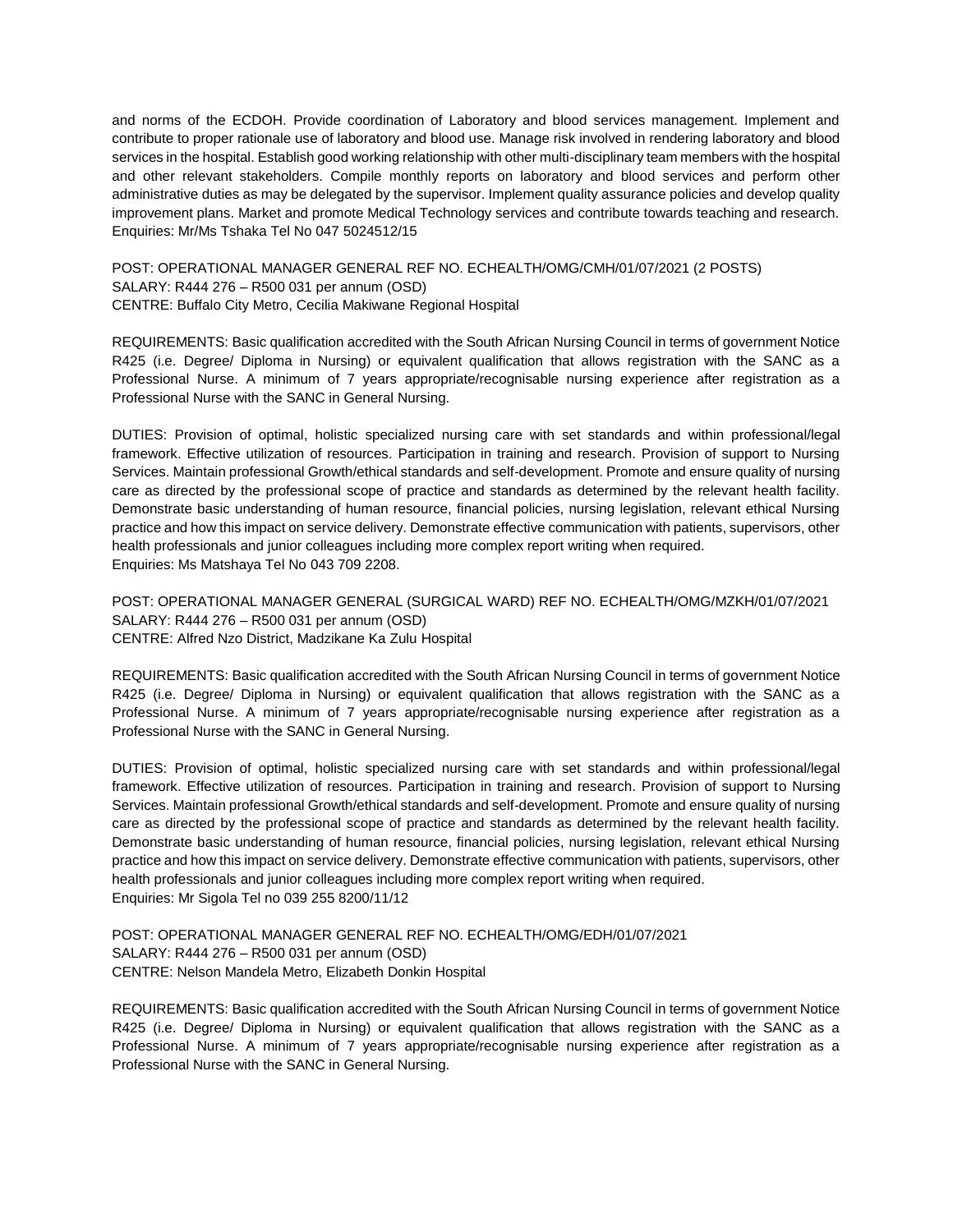DUTIES: Provision of optimal, holistic specialized nursing care with set standards and within professional/legal framework. Effective utilization of resources. Participation in training and research. Provision of support to Nursing Services. Maintain professional Growth/ethical standards and self-development. Promote and ensure quality of nursing care as directed by the professional scope of practice and standards as determined by the relevant health facility. Demonstrate basic understanding of human resource, financial policies, nursing legislation, relevant ethical Nursing practice and how this impact on service delivery. Demonstrate effective communication with patients, supervisors, other health professionals and junior colleagues including more complex report writing when required. Enquiries: Mr E Felkers Tel no 041 585 2323.

POST: OPERATIONAL MANAGER GENERAL REF NO. ECHEALTH/OMG/GGH/01/07/2021 SALARY: R444 276 – R500 031 per annum (OSD) CENTRE: Chris Hani District, Glen Grey Hospital

REQUIREMENTS: Basic qualification accredited with the South African Nursing Council in terms of government Notice R425 (i.e. Degree/ Diploma in Nursing) or equivalent qualification that allows registration with the SANC as a Professional Nurse. A minimum of 7 years appropriate/recognisable nursing experience after registration as a Professional Nurse with the SANC in General Nursing.

DUTIES: Provision of optimal, holistic specialized nursing care with set standards and within professional/legal framework. Effective utilization of resources. Participation in training and research. Provision of support to Nursing Services. Maintain professional Growth/ethical standards and self-development. Promote and ensure quality of nursing care as directed by the professional scope of practice and standards as determined by the relevant health facility. Demonstrate basic understanding of human resource, financial policies, nursing legislation, relevant ethical Nursing practice and how this impact on service delivery. Demonstrate effective communication with patients, supervisors, other health professionals and junior colleagues including more complex report writing when required. Enquiries: Ms N Ralushe Tel no: 047 878 2800

POST: OPERATIONAL MANAGER GENERAL REF NO. ECHEALTH/OMG/DNH/01/07/2021 SALARY: R444 276 – R500 031 per annum (OSD) CENTRE: Nelson Mandela Metro, Dora Nginza Regional Hospital

REQUIREMENTS: Basic qualification accredited with the South African Nursing Council in terms of government Notice R425 (i.e. Degree/ Diploma in Nursing) or equivalent qualification that allows registration with the SANC as a Professional Nurse. A minimum of 7 years appropriate/recognisable nursing experience after registration as a Professional Nurse with the SANC in General Nursing.

DUTIES: Provision of optimal, holistic specialized nursing care with set standards and within professional/legal framework. Effective utilization of resources. Participation in training and research. Provision of support to Nursing Services. Maintain professional Growth/ethical standards and self-development. Promote and ensure quality of nursing care as directed by the professional scope of practice and standards as determined by the relevant health facility. Demonstrate basic understanding of human resource, financial policies, nursing legislation, relevant ethical Nursing practice and how this impact on service delivery. Demonstrate effective communication with patients, supervisors, other health professionals and junior colleagues including more complex report writing when required. Enquiries: Ms Bomela Tel no: 041 406 4421

POST: OPERATIONAL MANAGER GENERAL REF NO. ECHEALTH/OMG/NKQH/01/07/2021 SALARY: R444 276 – R500 031 per annum (OSD) CENTRE: Buffalo City Metro, Nkqubela TB Hospital

REQUIREMENTS: Basic qualification accredited with the South African Nursing Council in terms of government Notice R425 (i.e. Degree/ Diploma in Nursing) or equivalent qualification that allows registration with the SANC as a Professional Nurse. A minimum of 7 years appropriate/recognisable nursing experience after registration as a Professional Nurse with the SANC in General Nursing.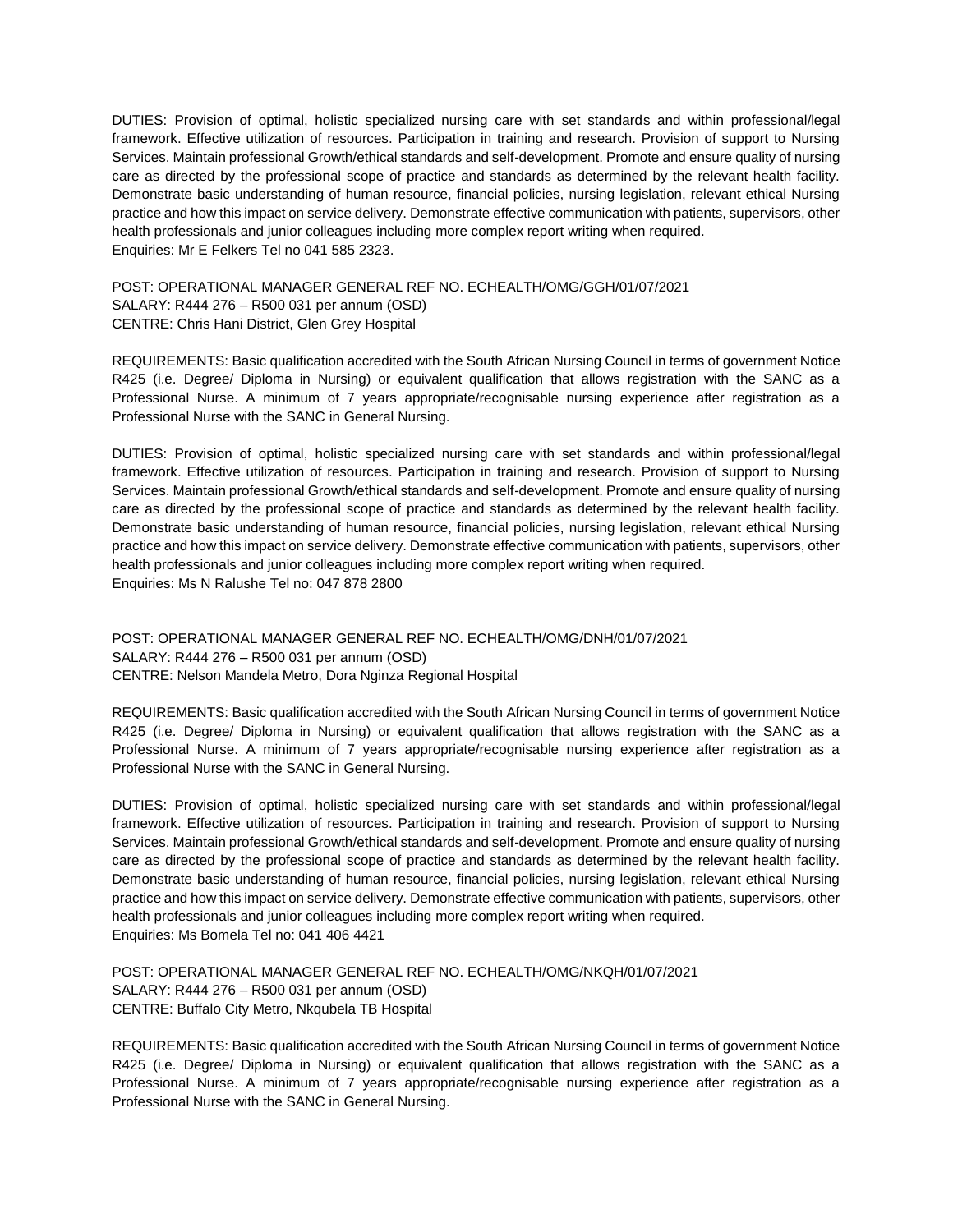DUTIES: Provision of optimal, holistic specialized nursing care with set standards and within professional/legal framework. Effective utilization of resources. Participation in training and research. Provision of support to Nursing Services. Maintain professional Growth/ethical standards and self-development. Promote and ensure quality of nursing care as directed by the professional scope of practice and standards as determined by the relevant health facility. Demonstrate basic understanding of human resource, financial policies, nursing legislation, relevant ethical Nursing practice and how this impact on service delivery. Demonstrate effective communication with patients, supervisors, other health professionals and junior colleagues including more complex report writing when required. Enquiries: Ms Langeni Tel no 043 761 2131

POST: OPERATIONAL MANAGER GENERAL REF NO: ECHEALTH/OM-G/KTBH/01/07/2021 SALARY: R444 276 – R500 031 per annum (OSD) CENTRE: Alfred Nzo District, Khotsong TB Hospital

REQUIREMENTS: Basic qualification accredited with the South African Nursing Council in terms of government Notice R425 (i.e. Degree/ Diploma in Nursing) or equivalent qualification that allows registration with the SANC as a Professional Nurse. A minimum of 7 years appropriate/recognisable nursing experience after registration as a Professional Nurse with the SANC in General Nursing.

DUTIES: Provision of optimal, holistic specialized nursing care with set standards and within professional/legal framework. Effective utilization of resources. Participation in training and research. Provision of support to Nursing Services. Maintain professional Growth/ethical standards and self-development. Promote and ensure quality of nursing care as directed by the professional scope of practice and standards as determined by the relevant health facility. Demonstrate basic understanding of human resource, financial policies, nursing legislation, relevant ethical nursing practice and how this impact on service delivery. Demonstrate effective communication with patients, supervisors, other health professionals and junior colleagues including more complex report writing when required. Enquiries: Ms. A Lebata Tel no 039 737 3801

POST: OPERATIONAL MANAGER GENERAL REF NO. ECHEALTH/OMG/JSP/01/07/2021 SALARY: R444 276 – R500 031 per annum (OSD) CENTRE: Nelson Mandela Metro, Jose Pearson TB Hospital

REQUIREMENTS: Basic qualification accredited with the South African Nursing Council in terms of government Notice R425 (i.e. Degree/ Diploma in Nursing) or equivalent qualification that allows registration with the SANC as a Professional Nurse. A minimum of 7 years appropriate/recognisable nursing experience after registration as a Professional Nurse with the SANC in General Nursing.

DUTIES: Provision of optimal, holistic specialized nursing care with set standards and within professional/legal framework. Effective utilization of resources. Participation in training and research. Provision of support to Nursing Services. Maintain professional Growth/ethical standards and self-development. Promote and ensure quality of nursing care as directed by the professional scope of practice and standards as determined by the relevant health facility. Demonstrate basic understanding of human resource, financial policies, nursing legislation, relevant ethical Nursing practice and how this impact on service delivery. Demonstrate effective communication with patients, supervisors, other health professionals and junior colleagues including more complex report writing when required. Enquiries: Ms Klassen Tel no: 041 372 8000

POST: OPERATIONAL MANAGER GENERAL REF NO. ECHEALTH/OMG/SSGH/01/07/2021 SALARY: R444 276 – R500 031 per annum (OSD) CENTRE: Amathole District, SS Gida Hospital

REQUIREMENTS: Basic qualification accredited with the South African Nursing Council in terms of government Notice R425 (i.e. Degree/ Diploma in Nursing) or equivalent qualification that allows registration with the SANC as a Professional Nurse. A minimum of 7 years appropriate/recognisable nursing experience after registration as a Professional Nurse with the SANC in General Nursing.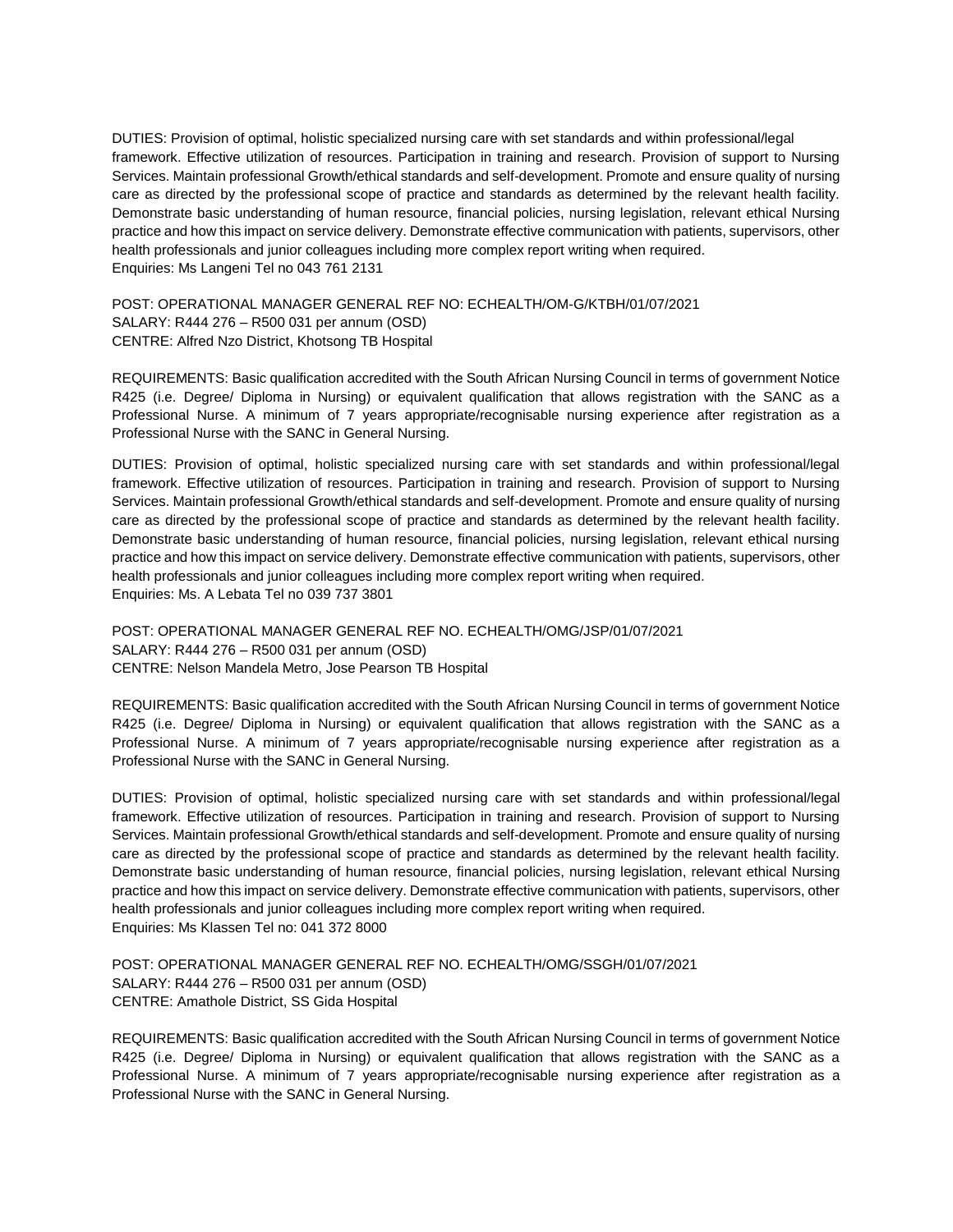DUTIES: Provision of optimal, holistic specialized nursing care with set standards and within professional/legal framework. Effective utilization of resources. Participation in training and research. Provision of support to Nursing Services. Maintain professional Growth/ethical standards and self-development. Promote and ensure quality of nursing care as directed by the professional scope of practice and standards as determined by the relevant health facility. Demonstrate basic understanding of human resource, financial policies, nursing legislation, relevant ethical Nursing practice and how this impact on service delivery. Demonstrate effective communication with patients, supervisors, other health professionals and junior colleagues including more complex report writing when required. Enquiries: Ms Nene Tel no 040 658 0043

POST: OPERATIONAL MANAGER GENERAL REF NO. ECHEALTH/OMG/TOWHH/01/07/2021 SALARY: R444 276 – R500 031 per annum (OSD) CENTRE: Amathole District, Tower Psychiatric Hospital

REQUIREMENTS: Basic qualification accredited with the South African Nursing Council in terms of government Notice R425 (i.e. Degree/ Diploma in Nursing) or equivalent qualification that allows registration with the SANC as a Professional Nurse. A minimum of 7 years appropriate/recognisable nursing experience after registration as a Professional Nurse with the SANC in General Nursing.

DUTIES: Provision of optimal, holistic specialized nursing care with set standards and within professional/legal framework. Effective utilization of resources. Participation in training and research. Provision of support to Nursing Services. Maintain professional Growth/ethical standards and self-development. Promote and ensure quality of nursing care as directed by the professional scope of practice and standards as determined by the relevant health facility. Demonstrate basic understanding of human resource, financial policies, nursing legislation, relevant ethical Nursing practice and how this impact on service delivery. Demonstrate effective communication with patients, supervisors, other health professionals and junior colleagues including more complex report writing when required. Enquiries: Mrs V Whitecross Tel no 046 645 5008.

POST: CHIEF ARTISAN GRADE A REF NO. ECHEALTH/CART/UPH/01/07/2021 SALARY: R386 487 – R441 891 per annum (OSD) CENTRE: Nelson Mandela Metro, Uitenhage Provinicial Hospital

REQUIREMENTS: Appropriate Trade Test Certificate. Ten years post qualification experience required as an Artisan/Artisan Foreman. Project management, Technical design and analysis knowledge, Computer-aided technical applications. Knowledge of legal compliance. Technical report writing, Technical consulting, Production process knowledge and skills. Problem solving and analysis, Decision making, Team work, Creativity, Change Management, Financial Management, Customer focus and Responsiveness, Communication, Computer skills, Planning and Organizing. Inherent requirements of the job: Will have to work overtime and standby should the need arise, day or night. Conversant with the requirements of the Machinery and Occupational Health and Safety Act. Valid driver' licence.

DUTIES: Manage technical services: - Manage technical services and support in conjunction with Technicians/Artisans and associates in field, workshop and technical office activities; (ii) Ensure the promotion of safety in line with statutory and regulatory requirements; (iii) Provide inputs into existing technical manuals, standard drawings and procedures to incorporate new technology; and (iv) Ensure quality assurance in line with specifications. (b) Manage administrative and related functions: - (i) Provide inputs into the budgeting process; (ii) Compile and submit reports as required; (iii) Provide and consolidate inputs to the technical operational plan; (iv) Update databases; and (v) Manage artisans and related personnel and assets. (c) Financial Management (i) Control and monitor expenditure according to budget to ensure efficient cash flow management; and (ii) Manage the commercial value add of the discipline-related activities and services. (d) People management (i) Manage the development, motivation and utilization of human resources for the discipline to ensure competent knowledge base for the continued success of technical services according to organizational needs and requirements. (ii) Manage subordinates' key performance areas by setting and monitoring performance standards and taking actions to correct deviations to achieve departmental objectives. (e) Maintain and advance expertise: - (i) Continuous individual development to keep up with new technologies and procedures; (ii)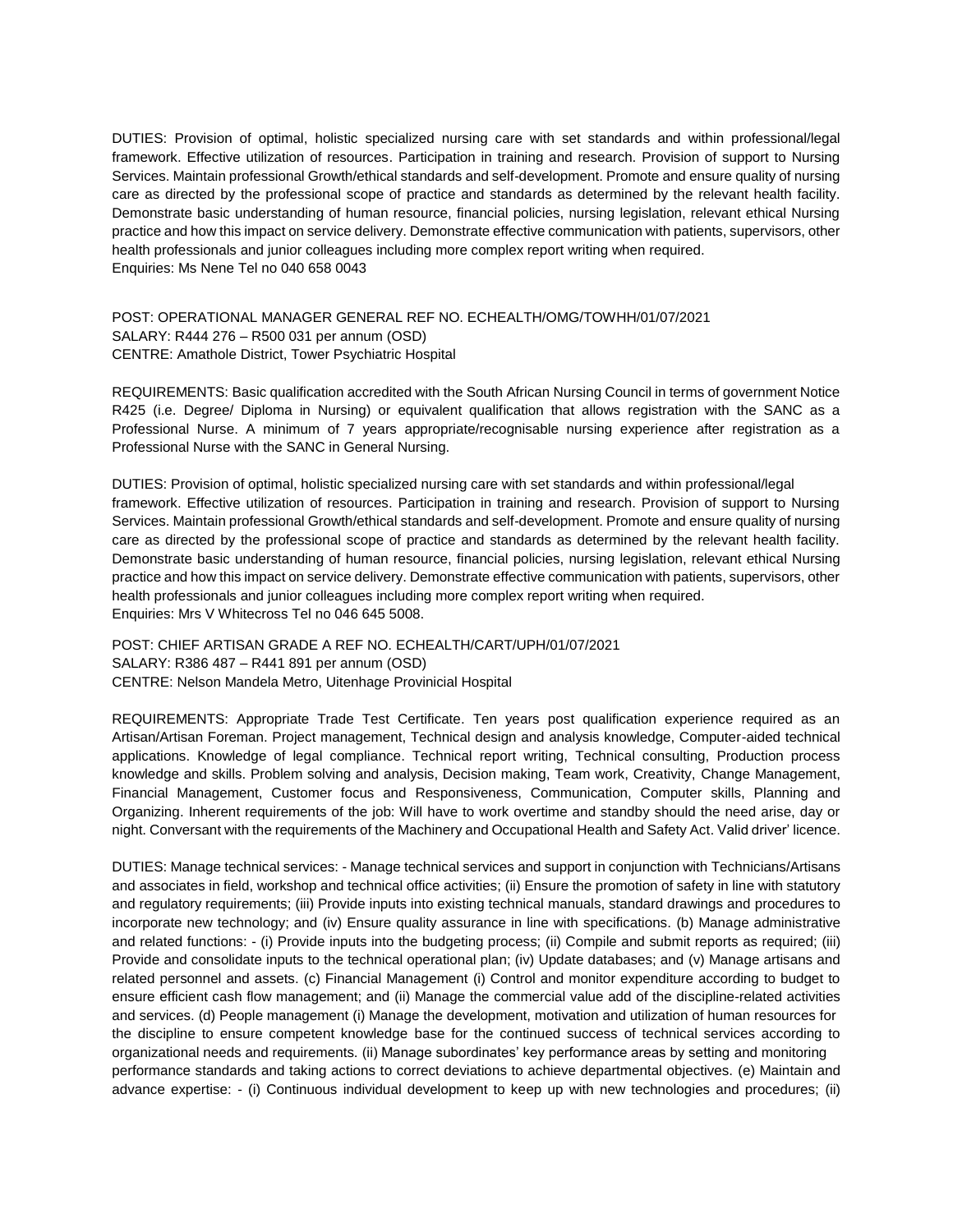Research/literature studies on technical/engineering technology to improve expertise; (iii) Liaise with relevant bodies/councils on technical/engineering-related matters. Enquiries: Mr P Oosthuizen Tel no: 041 995 1129.

POST: SOCIAL WORK SUPERVISOR REF NO. ECHEALTH/SWS/NMAH/01/07/2021 SALARY: R384 228 – R445 425 per annum (OSD) CENTRE: OR Tambo District, Nelson Mandela Academic Hospital

REQUIREMENTS: Formal tertiary qualification in Social Work (e.g. Bachelor of Social Work) that allows professional registration with the SACSSP. Registration with the SACSSP as a Social Worker. A minimum of 7 years' appropriate experience in social work after registration as Social Worker with the SACSSP. Proof of current registration with South African Council of Social Work Services. A minimum of 3 years' experience in health care environment will be an added advantage as well as the previous experience with mentoring or supervision of students and subordinates. Knowledge of Public service legislation, policies and procedures as well as that of the Social Work profession as applies to the health sector. Ability to work within a multidisciplinary team. A valid driver's license and computer literacy. Ability to work in multi-disciplinary environment. Service delivery innovation in line with Batho Pele principles. Good verbal and written communication skills. Ability to work under pressure.

DUTIES: Coordinate Social Work services in the hospital. Provide strategic direction and leadership to the Social work department in line with the department of health plans. Overall management administrative and clinical supervision of staff. Implementation of the supervisor policy and the PMDS system. Manage and support the Social Work at the facility within the scope, professional and statutory requirements of the SACSSP and Social Work Profession. Ensure implementation of the Quality Assurance programme and implementation of corrective measures. Provide input to risk management and initiate the department. Manage assets and all human and financial resources of the Social Work department. Prepare and analyze monthly statistics to plan workload allocation. Expand the intersectional communication with relevant partners and stakeholders. Represent the department and hospital at various forums and meetings as per delegation; internally and externally implement the decision and plans taken at department and hospital level. Ensure professional development of staff and adherence to CPD requirements. Participate in student training if applicable. Sign performance contract on annual basis. Participate in hospital management and committee meetings. Enquiries: Mr/Ms Tshaka Tel No 047 5024512/15

POST: OCCUPATIONAL THERAPIST GRADE 1-3 REF NO: ECHEALTH/OT/DNH/01/07/2021 SALARY: R 317 976 – R 532 959 per annum (OSD) GRADE 1: R 317 976 – R 361 872 per annum (OSD) GRADE 2: R 372 810 – R 426 291 per annum (OSD) GRADE 3: R 439 164 – R 532 959 per annum (OSD) CENTRE: Nelson Mandela Metro, Dora Nginza Regional Hospital

REQUIREMENTS: Degree/Diploma in Occupational Therapy. Proof of current registration with HPCSA as and occupational Therapist. Grade 1: requires no experience sound interpersonal communication skills, ability to work in multi-disciplinary environment Ability to work under pressure. Have analytical and creative skills. Grade 2: requires 10 years minimum experience on occupational therapist after registration with HPCSA as an occupational Therapist. Grade 3: requires 20 years minimum experience on occupational therapist after registration with HPCSA as an occupational therapist appropriate qualification that allows for the required registration with the HPCSA with the health professional council of South Africa. Service delivery innovation in line with Bathe Pele Principles. Good written and verbal communication skills. Good Clinical Assessment and Diagonal skills. Render daily Assessment and Treatment to the Patients that comply with National Rehabilitation Policies. Implement Therapy Programmes for the different areas. Give support and guidance to other staff. Knowledge of legislation applicable to the practice of Occupational Therapy.

DUTIES: Render Occupational Therapy Services. Implement National and Provincial Policies and Strategies. Assess, plan interventions and implement the treatment plan intervention. Exercise clinical responsibility to ensure optimal diagnostic imaging. Proper utilisation of allocated financial and physical resources. Supervise allocated students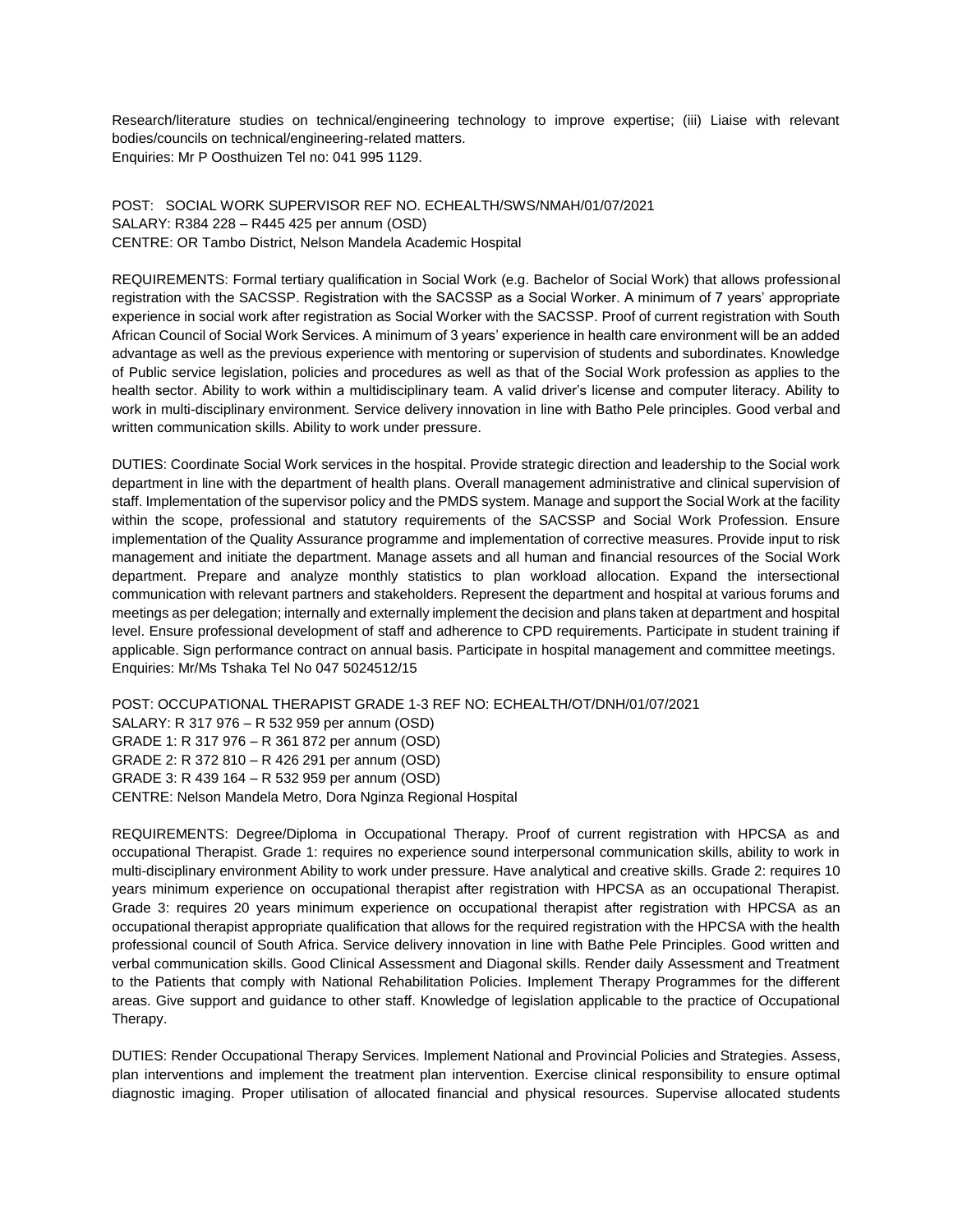according to the agreement with the tertiary institution and contribute to related training activities. Promote and market Occupational Therapy Services in the institution. Enquiries: Ms Bomela Tel no: 041 406 4421

POST: OCCUPATIONAL THERAPIST GRADE 1-3 REF NO: ECHEALTH/OT/DNH/01/07/2021 SALARY: R 317 976 – R 532 959 per annum (OSD) GRADE 1: R 317 976 – R 361 872 per annum (OSD) GRADE 2: R 372 810 – R 426 291 per annum (OSD) GRADE 3: R 439 164 – R 532 959 per annum (OSD) CENTRE: Sarah Baartman District, Fort England Psychiatric Hospital

REQUIREMENTS: Degree/Diploma in Occupational Therapy. Proof of current registration with HPCSA as and occupational Therapist. Grade 1: requires no experience sound interpersonal communication skills, ability to work in multi-disciplinary environment Ability to work under pressure. Have analytical and creative skills. Grade 2: requires 10 years minimum experience on occupational therapist after registration with HPCSA as an occupational Therapist. Grade 3: requires 20 years minimum experience on occupational therapist after registration with HPCSA as an occupational therapist appropriate qualification that allows for the required registration with the HPCSA with the health professional council of South Africa. Service delivery innovation in line with Bathe Pele Principles. Good written and verbal communication skills. Good Clinical Assessment and Diagonal skills. Render daily Assessment and Treatment to the Patients that comply with National Rehabilitation Policies. Implement Therapy Programmes for the different areas. Give support and guidance to other staff. Knowledge of legislation applicable to the practice of Occupational Therapy.

DUTIES: Render Occupational Therapy Services. Implement National and Provincial Policies and Strategies. Assess, plan interventions and implement the treatment plan intervention. Exercise clinical responsibility to ensure optimal diagnostic imaging. Proper utilisation of allocated financial and physical resources. Supervise allocated students according to the agreement with the tertiary institution and contribute to related training activities. Promote and market Occupational Therapy Services in the institution. Enquiries: Ms S Share Tel no 046 602 2300

POST: SPEECH AND AUDIOLOGIST GRADE 1- 3 REF NO. ECHEALTH/SPE&A/FRONTH/01/07/2021 SALARY: R317 976 – R361 872 per annum (OSD) GRADE 1: R317 976 – R361 872 per annum (OSD) GRADE 2: R372 810 – R426 291 per annum (OSD) GRADE 3: R439 164 – R532 959 per annum (OSD) CENTRE: Chris Hani District, Frontier Regional Hospital

REQUIREMENTS: Bsc Speech and Audiologist or appropriate qualification that allows for the required registration with the Health Professions Council of South Africa (HPCSA) in the relevant profession (where applicable). Grade 1: No experience required after registration with the HPCSA in the relevant profession (where applicable) in respect of RSA qualified employees who performed community service in relevant profession as required in South Africa. Grade 2: A minimum of 10 years' relevant experience after registration with the HPCSA in the relevant profession (where applicable) in respect of RSA qualified employees who performed Community Service in relevant profession as required in South Africa or 11 Year relevant experience after registration with the HPCSA in a relevant profession in respect of foreign qualified employees, of whom it is not required to perform Community Service as required in South Africa. Grade 3: A minimum of 20 years' relevant experience after registration with the HPCSA in the relevant profession (where applicable) in respect of RSA qualified employees who performed Community Service in relevant profession as required in South Africa or 21 Year relevant experience after registration with the HPCSA in a relevant profession in respect of foreign qualified employees, of whom it is not required to perform Community Service as required in South Africa Other Skills: Knowledge of working in community based rehabilitation setting Computer literate, good communication skills, interpersonal skills, problem solving skills and organizational skills Knowledge in the relevant policies, protocols and guidelines Must be proactive, innovative and a team player Valid code 8/10 driver's license will be an added advantage.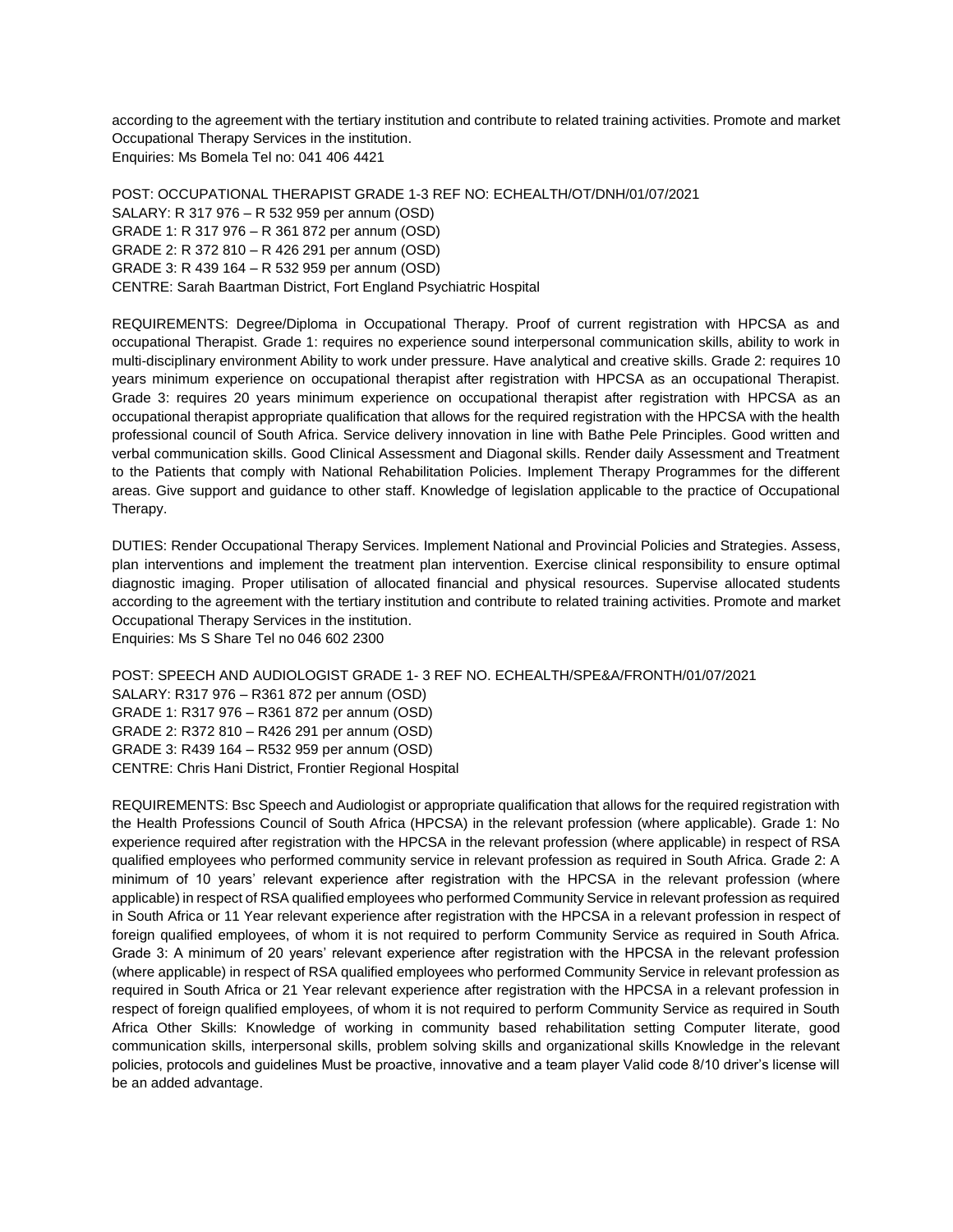DUTIES: Render effective patient centered speech therapy and audiology service for in and out-patients in adherence to the scope of practice and health protocols to work with colleagues, relieve as and when the need arises, and to work closely with the multidisciplinary team Carry out delegated duties Provide Community Based Speech and Audiology services with a focus on health promotion, prevention and intervention Implement outreach, home visits and campaigns ECI screening and treatment. The candidate must have better understanding of quality assurance audit tools, National Rehabilitation Policy and National Core Standards Attend and participate in monthly speech and audiology meetings and CPD presentations as well as any other meetings held within the clinic or with stakeholders Perform record keeping data collection; assist with budget control and asset management Participate in research projects and communication effectively with all stakeholders.

Enquiries: Ms P Marongo Tel No. 045 808 4272

POST: DIAGNOSTIC RADIOGRAPHER GRADE 1 -3 REF NO. ECHEALTH/RGR/TAYH/01/07/2021 SALARY: R317 976 – R361 872 per annum (OSD) GRADE 1: R317 976 – R361 872 per annum (OSD) GRADE 2: R372 810 – R426 291 per annum (OSD) GRADE 3: R439 164 – R532 959 per annum (OSD) CENTRE: Alfred Nzo District, Taylor Bequest Hospital (Matatiele)

REQUIREMENTS: Appropriate qualification that allows registration with Health Professional Council of South Africa as a Diagnostic Radiographer. Current Registration as a Diagnostic Radiographer. Grade 1: No experience required. Grade 2: A minimum of 10 years' experience after registration with HPCSA as Diagnostic Radiographer. Grade 3: A minimum of 20 years' experience after registration with HPCSA as Diagnostic Radiographer. Ability to work as a member of a multi-disciplinary team. Ability to use initiative. Service delivery innovation. Written and verbal communication skills. Accurate and hard working. Shift work in Diagnostic Radiography (24-hour service).

DUTIES: Co-ordinate and undertake radiographic procedures efficiently. Play a key role in compilation of protocols for effective service delivery. Assist in / perform complex procedures. Provide professional advice on radiographic and radiation related matters. Perform quality control procedures. Ensure the objectives of Batho Pele and Patient Rights are met. Complete all prescribed and implemented quality and procedure forms and tablets for record keeping. Perform clinical radiography work while ensuring quality service delivery and radiation protection on patients assessing benefit medical examinations at the Hospital. Register patients as and when X-Rays are performed. Enquiries: Mr Kholiso Tel no 039 737 3107

POST: DIAGNOSTIC RADIOGRAPHER GRADE 1 -3 REF NO. ECHEALTH/RGR/CMH/01/07/2021 SALARY: R317 976 – R361 872 per annum (OSD) GRADE 1: R317 976 – R361 872 per annum (OSD) GRADE 2: R372 810 – R426 291 per annum (OSD) GRADE 3: R439 164 – R532 959 per annum (OSD) CENTRE: Buffalo City Metro, Cecilia Makiwane Regional Hospital

REQUIREMENTS: Appropriate qualification that allows registration with Health Professional Council of South Africa as a Diagnostic Radiographer. Current Registration as a Diagnostic Radiographer. Grade 1: No experience required. Grade 2: A minimum of 10 years' experience after registration with HPCSA as Diagnostic Radiographer. Grade 3: A minimum of 20 years' experience after registration with HPCSA as Diagnostic Radiographer. Ability to work as a member of a multi-disciplinary team. Ability to use initiative. Service delivery innovation. Written and verbal communication skills. Accurate and hard working. Shift work in Diagnostic Radiography (24-hour service).

DUTIES: Co-ordinate and undertake radiographic procedures efficiently. Play a key role in compilation of protocols for effective service delivery. Assist in / perform complex procedures. Provide professional advice on radiographic and radiation related matters. Perform quality control procedures. Ensure the objectives of Batho Pele and Patient Rights are met. Complete all prescribed and implemented quality and procedure forms and tablets for record keeping. Perform clinical radiography work while ensuring quality service delivery and radiation protection on patients assessing benefit medical examinations at the Hospital. Register patients as and when X-Rays are performed. Enquiries: Ms N. Matshaya Tel no 043 708 2121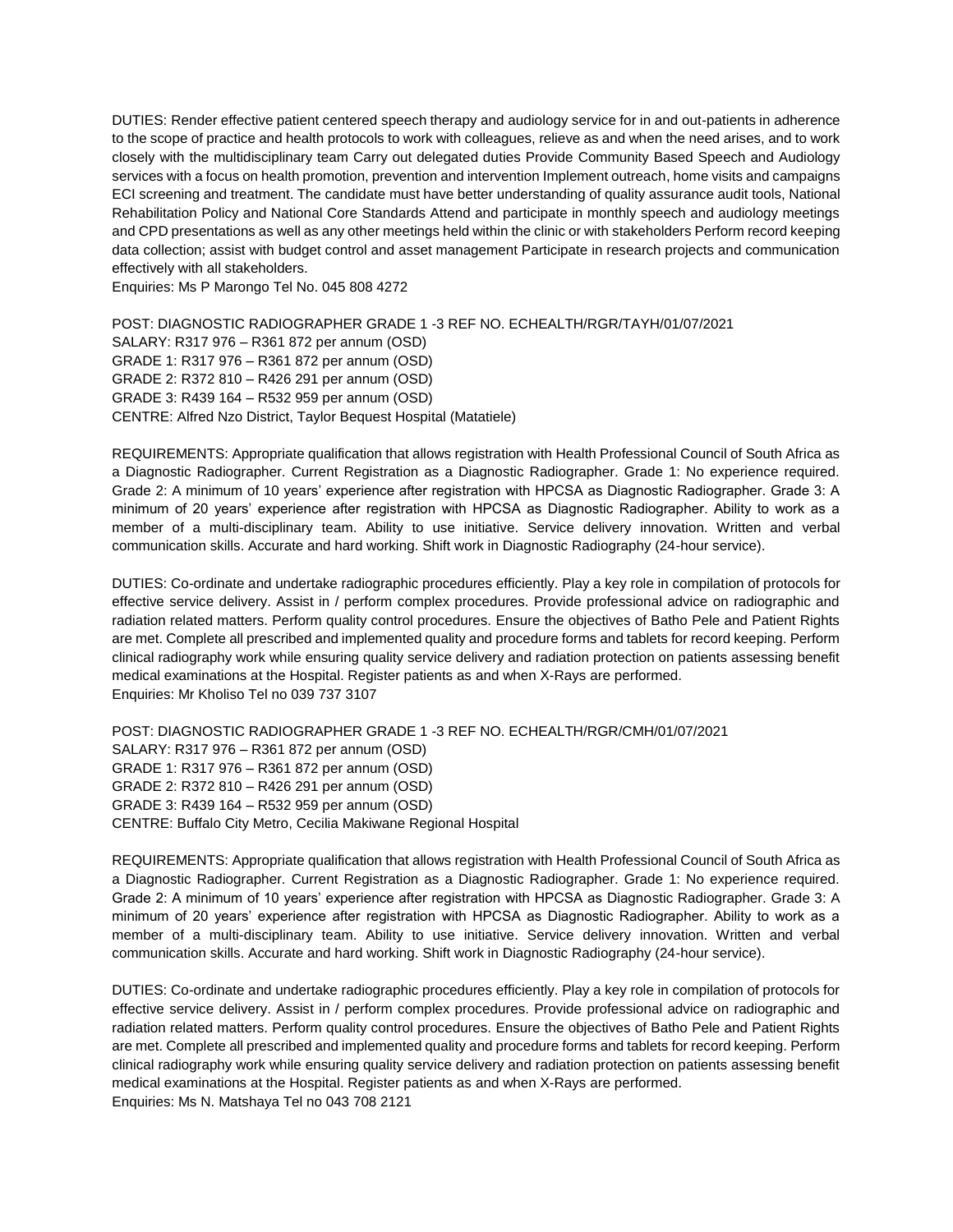POST: DIETICIAN GRADE 1-3 REF NO. ECHEALTH/DT/FRONTH/01/07/2021 SALARY: R317 976 – R532 959 per annum (OSD) GRADE 1: R317 976 – R361 872 per annum (OSD) GRADE 2: R372 810 – R426 291 per annum (OSD) GRADE 3: R439 164 – R532 959 per annum (OSD) CENTRE: Chris Hani District, Frontier Regional Hospital

REQUIREMENTS: Appropriate qualification (National Diploma/Degree in Dietetics) that allows registration with as Dietician. Current registration with the HPCSA as Dietician. Grade 1: No experience required. Grade 2: A minimum of 10 years' experience after registration with HPCSA as Dietician. Grade 3: A minimum of 20 years' experience after registration with HPCSA as Dietician. Knowledge related to clinical practise. Nutrition analysis and patient assessment, interest in Public health and wellbeing. Ability to work in a high –stress environment and manage a high workload efficiently. Sound knowledge of medical nutrition therapy. Ambition to provide high quality healthcare to patients. Excellent communication skills Awareness of financial limitations and implications with regards to patient care. Knowledge of nutritional ethics and medicolegal implication in healthcare. Reliability, honesty and integrity. Willingness to integrate with the dietetics department in the department and work as team player.

DUTIES: Counsel and educate individuals, groups and communities, diets menu planning and preparation of food to treat illness or disease and to enhance and maintain optimum health. Manage nutrition and related food services in the institution. Plan, evaluate and conduct nutrition programmes for vulnerable groups to promote appropriate dietary practice in the community. Provide food and nutrition information to staff and public. Participate in preventative health programmes. Consult with health professionals to manage the dietary/ nutrition requirements of patients in providing physiotherapy treatment. Provide dietetics intervention for patients. Administrative duties. Quality assurance pertaining to dietetics services. Participate in departmental training and development. Dietetics advocacy. Enquiries: Ms P Marongo Tel No. 045 808 4272

POST: DIETICIAN GRADE 1-3 REF NO. ECHEALTH/DT/UPH/01/07/2021 SALARY: R317 976 – R532 959 per annum (OSD) GRADE 1: R317 976 – R361 872 per annum (OSD) GRADE 2: R372 810 – R426 291 per annum (OSD) GRADE 3: R439 164 – R532 959 per annum (OSD) CENTRE: Nelson Mandela Metro, Uitenhage Provinical Hospital

REQUIREMENTS: Appropriate qualification (National Diploma/Degree in Dietetics) that allows registration with as Dietician. Current registration with the HPCSA as Dietician. Grade 1: No experience required. Grade 2: A minimum of 10 years' experience after registration with HPCSA as Dietician. Grade 3: A minimum of 20 years' experience after registration with HPCSA as Dietician. Knowledge related to clinical practise. Nutrition analysis and patient assessment, interest in Public health and wellbeing. Ability to work in a high –stress environment and manage a high workload efficiently. Sound knowledge of medical nutrition therapy. Ambition to provide high quality healthcare to patients. Excellent communication skills Awareness of financial limitations and implications with regards to patient care. Knowledge of nutritional ethics and medicolegal implication in healthcare. Reliability, honesty and integrity. Willingness to integrate with the dietetics department in the department and work as team player.

DUTIES: Counsel and educate individuals, groups and communities, diets menu planning and preparation of food to treat illness or disease and to enhance and maintain optimum health. Manage nutrition and related food services in the institution. Plan, evaluate and conduct nutrition programmes for vulnerable groups to promote appropriate dietary practice in the community. Provide food and nutrition information to staff and public. Participate in preventative health programmes. Consult with health professionals to manage the dietary/ nutrition requirements of patients in providing physiotherapy treatment. Provide dietetics intervention for patients. Administrative duties. Quality assurance pertaining to dietetics services. Participate in departmental training and development. Dietetics advocacy. Enquiries: Mr P Oosthuizen Tel no: 041 995 1129

POST: OPTOMETRIST GRADE 1-3 REF NO. ECHEALTH/OPT/STEH/01/07/2021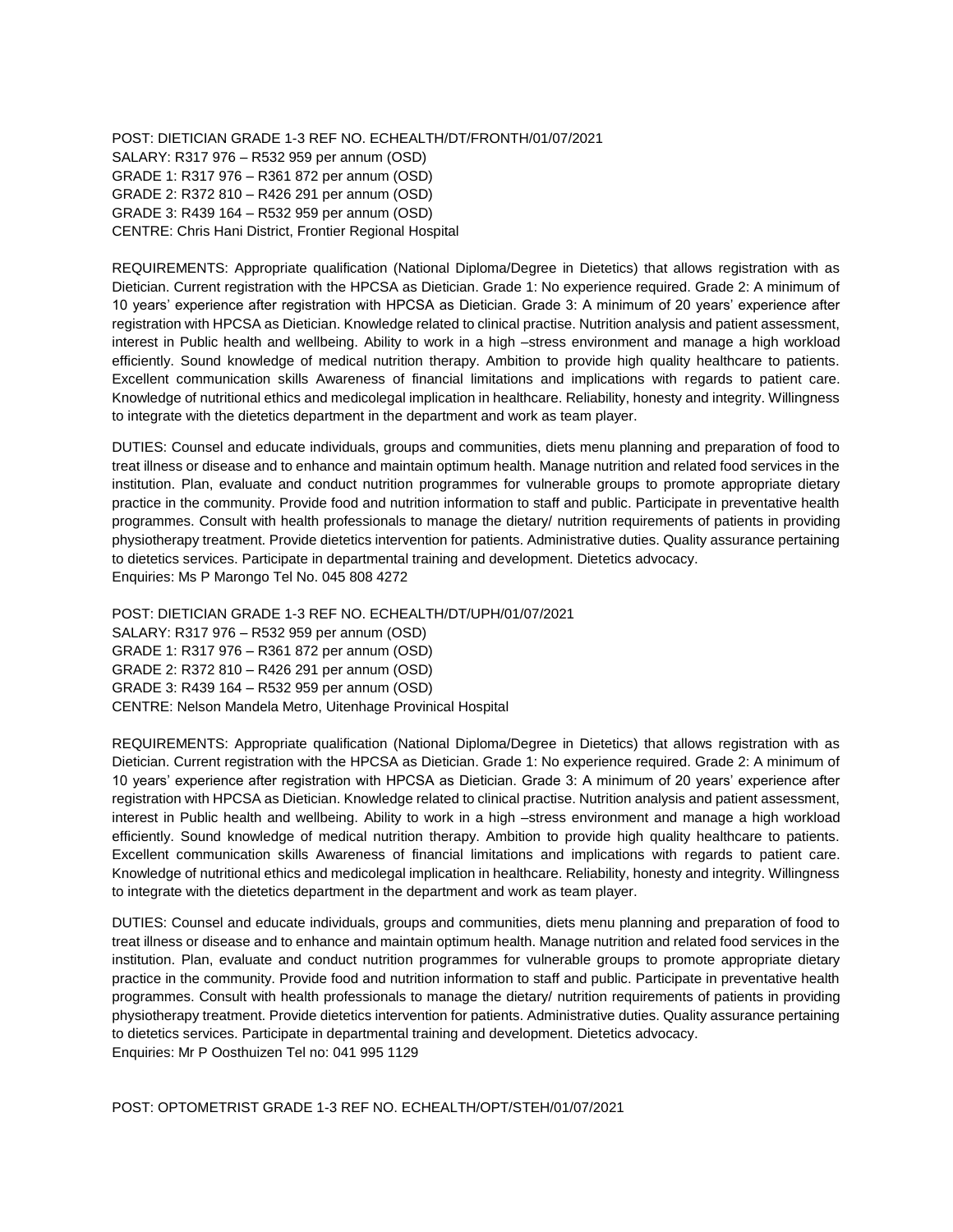SALARY: R317 976 – R361 872 per annum (OSD) GRADE 1: R317 976 – R361 872 per annum (OSD) GRADE 2: R372 810 – R426 291 per annum (OSD) GRADE 3: R439 164 – R532 959 per annum (OSD) CENTRE: OR Tambo District, St Elizabeth Regional Hospital

REQUIREMENTS: Appropriate qualification that allows for the required registration with the Health Professions Council of South Africa in the relevant profession (where applicable). Experience: Grade 1: None after registration with the Health Professions Council of South Africa (HPCSA) in the relevant profession in respect of South African qualified employees who performed Community Service as required by HPCSA. One-year relevant experience after registration with the Health Professional Council (HPCSA) in relevant profession in respect of foreign qualified employees of whom it is not required to perform community service as required in SA. Grade 2: Minimum of 10 years with the Health Professions Council of South Africa (HPCSA) in relevant profession in respect of RSA qualified employees of who perform community service as required in SA. Minimum of 11 years' relevant experience after registration with the Health Professions Council of South Africa (HPCSA) in relevant profession in respect of foreign qualified employees of whom it is not required to perform community service as required in SA. Grade 3: Minimum of 20 years with the Health Professions Council of South Africa (HPCSA) in relevant profession in respect of RSA qualified employees of who perform community service as required in SA. Minimum of 21 years' relevant experience after registration with the Health Professions Council of South Africa (HPCSA) in relevant profession in respect of foreign qualified employees of whom it is not required to perform community service as required in SA.

DUTIES: Examine patients for manifestations of a number of eye and systematic conditions, including glaucoma, diabetes, hypertension etc. Work out the nature and extent of vision problems and abnormalities by examining patients' eyes using a variety of instruments, techniques and tests. Correct vision defects by prescribing and dispensing glasses or contact lenses, special optical aids such as telescopic and microscopic devices, exercises, or changes in working conditions. Check glasses and contact lenses for accuracy and comfort and advise patients on how they should be worn and cared for. Manage minor eye conditions and in some cases prescribe therapeutic drugs to treat eye conditions. Refer patients to medical practitioners/ophthalmologists when eye diseases are detected and medical or surgical treatment is indicated. Give advice on the application of visual standards and contribute to safety programs in the work environment. Compile written and/ or verbal reports; render statistical returns and keep accurate patient records. Perform all functions within the prescripts of applicable legislation. Enquiries: Mr M Nozaza – Tel no: 039 253 5012

POST: EMS SHIFT LEADER GRADE 3 REF NO. ECHEALTH/EMS-SL/AN-EMS/01/07/2021 SALARY: R265 995 – R544 143 per annum (OSD) GRADE 3: R265 995 – R299 658 per annum (OSD) GRADE 4: R318 042 – R360 258 per annum (OSD) GRADE 5: R386 358 – R441 768 per annum (OSD) GRADE 6: R475 905 – R544 143 per annum (OSD) CENTRE: Joe Gqabi District, Aliwal North EMS

REQUIREMENTS: Successful completion of the ILS courses that allows registration with the HPCSA as AEA. Registration with the HPCSA as AEA. Grade 3: A minimum of 10 Years after registration with the HPCSA as AEA. Grade 4: Successful completion of the ECT programmes courses that allows registration with the HPCSA as ECT. Registration with the HPCSA as AEA or ECT. A minimum of 10 Years after registration with the HPCSA as ECT. Grade 5: Successful completion of the CCA course or National Diploma that allows registration with the HPCSA as Paramedic. Registration with the HPCSA as ECT or paramedic. A minimum of 10 Years after registration with the HPCSA as Paramedic. Grade 6: Successful completion of the B Tech-degree that allows registration with the HPCSA as ECP. Registration with the HPCSA as paramedic or ECP. A minimum of 10 Years after registration with the HPCSA as ECP.

DUTIES: Successful candidates will be required to work shifts. He/she will have to ensure that manning levels are sufficient for the duration of a given shift. Allocate vehicles to crews and supervise accurate checking of serviceability in terms of equipment and mechanical soundness. Comply with administrative duties such as completing rosters, leave registers, signing off on vehicle check-sheets and equipment registers. Manage overtime according to minimum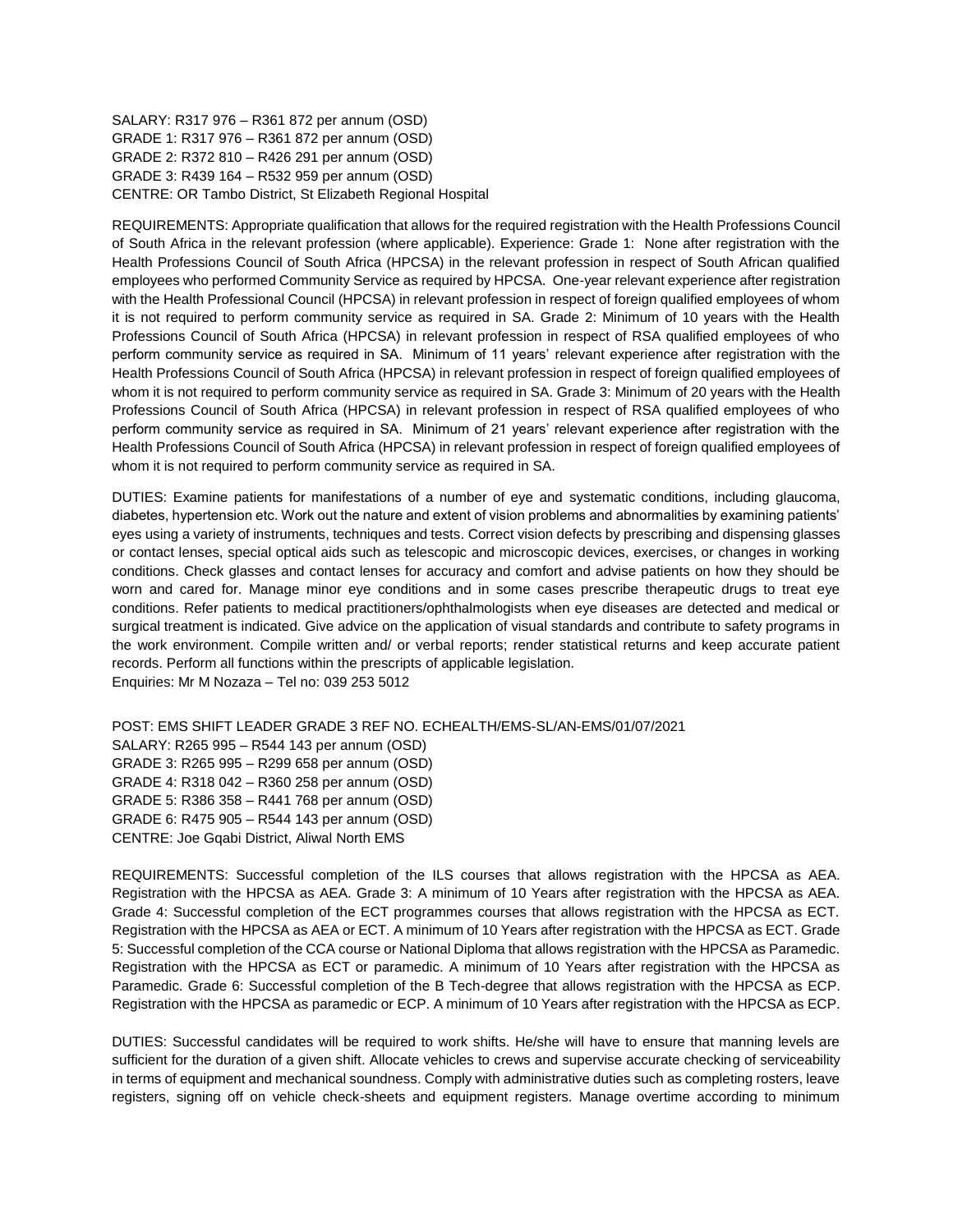manning levels and maintain leave registers. Respond to incidents where supervision is required, including but not limited to major accidents. Enquiries: Mr J.S Ndzinde – Tel no: 051 633 9631

POST: PHARMACY ASSISTANT (POST BASIC) GRADE 1-3 REF NO: ECHEALTH/PHA-PB/SAKC/01/07/2021 SALARY: R 208 383 – R 299 658 per annum (OSD) GRADE 1: R 208 383 – R 234 738 per annum (OSD) GRADE 2: R 241 839 - R 256 686 per annum (OSD) GRADE 3: R 262 068 – R 299 658 per annum (OSD) CENTRE: Sakhisizwe Sub District, Asketon Clinic

REQUIREMENTS: As required by the training facility and the South African Pharmacy Council plus post basic Pharmacist Assistant qualification that allows registration with SAPC as Pharmacist Assistant (Post- Basic). Registration with the SAPC as Pharmacist Assistant (Post-Basic). Grade 1: No experience required after registration with the SAPC as Pharmacist Assistant (Post Basic). Grade 2: A minimum of 5 years appropriate experience as Pharmacist Assistant after registration as a Pharmacist Assistant (Post Basic) with the SAPC. Grade 3: A minimum of 13 years appropriate experience as Pharmacist Assistant after registration as a Pharmacist Assistant (Post Basic) with the SAPC.

DUTIES: Administer stock replacement to ensure that the pharmacy, wards and clinics are appropriately stocked to meet service delivery needs. Order, receipt and record stock from the Medical Depot and suppliers. Provide inpatient dispensing service. Pack and pre-pack pharmaceutical and non-pharmaceutical products under the direct supervision of a Pharmacist. Dispensing and counselling service for outpatients. Enquiries: Ms B Mtsi Tel no 047 877 0931

POST: EMERGENCY CARE OFFICER GRADE 3 REF NO: ECHEALTH/ECO/EMS\_JG/01/07/2021 (2 POSTS) SALARY: R169 176 – R221 178 per annum (OSD) CENTRE: Joe Gqabi District, EMS Aliwal North

REQUIREMENTS: Successful completion of an appropriate Intermediate Life Support (ILS) course that allows registration with the HPCSA as Ambulance Emergency Assistant (AEA). Registration with the HPCSA as AEA. None after registration with the HPCSA as AEA. A valid Code 10 Driver's Licence with a valid Public Driving Permit (PrDP) for passengers. Knowledge of intermediate life support Protocols.

DUTIES: Render Emergency Medical Care and Transportation of the sick and injured according to HPCSA protocols. Handle Basic administration, patient records, vehicles checklists, log sheets and other necessary administrative duties. Maintain and clean all equipment, vehicles and base station. Undertake inter-facility transfers of patients. The staff needs to be prepared to work shifts and be re-located according to operational needs. Ability to work under pressure. Patient tolerance empathy and cross-cultural awareness. Any other duties assigned by the supervisor. Enquiries: Mr J.S Ndzinde – Tel no: 051 633 9631

POST: OCCUPATIONAL THERAPY ASSISTANT - REF NO. ECHEALTH/OTA/STEH/01/07/2021 SALARY: R168 429 – R230 238 per annum (OSD) GRADE 1: R168 429 – R192 576 per annum (OSD) GRADE 2: R198 396 – R 230 238 per annum (OSD) CENTRE: OR Tambo District, St Elizabeth Regional Hospital

REQUIREMENTS: Appropriate qualification or prescribed in-service training (with duration of less than 2 years) that allows for the required registration with the Health Professions Council of South Africa (HPCSA) as Dental Assistant. Registration with a professional council: Current registration as Occupational Therapist Assistant with the HPCSA. Inherent requirement of the job: Willingness to work shifts, including extended hours. Experience: Grade 1: None after obtaining an appropriate qualification or prescribed in-service training that allows for the required registration with the HPCSA as Occupational Therapist Assistant. Grade 2: A minimum of 10 years' appropriate experience after obtaining an appropriate qualification or prescribed in-service training that allows for the required registration with the HPCSA as